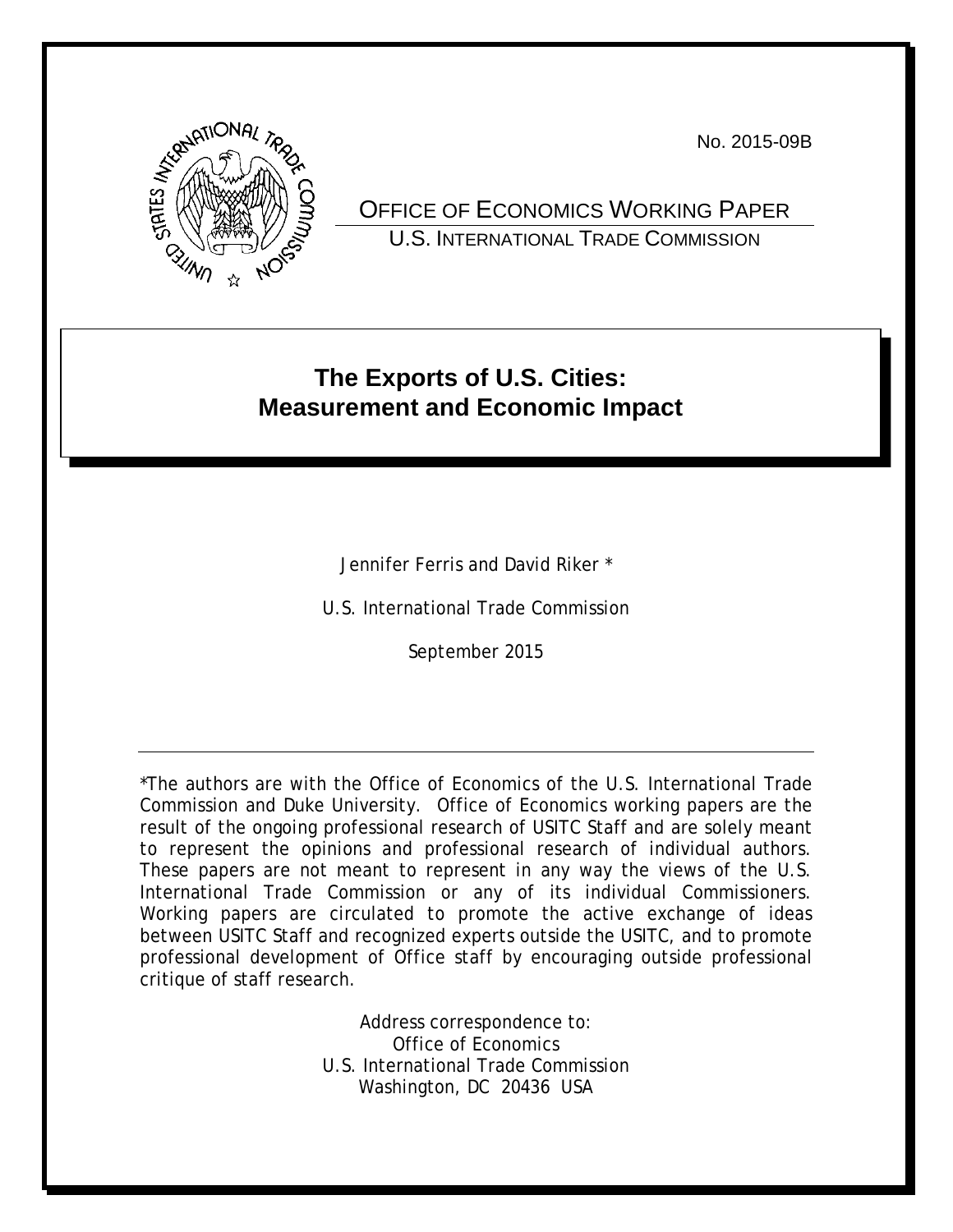## **The Exports of U.S. Cities: Measurement and Economic Impact**

Jennifer Ferris

U.S. International Trade Commission and Duke University

David Riker

U.S. International Trade Commission [1](#page-1-0)

September 10, 2015

#### **Abstract**

 $\overline{\phantom{a}}$ 

This research note examines data on the value of U.S. exports that are attributed to specific metropolitan areas. We discuss how metropolitan area exports are measured and summarize patterns in the data. Then we turn to the question of economic impact, specifically whether the amount that a city exports has a positive impact on wages in the local labor market. We estimate an econometric model of the average weekly earnings of individual U.S. workers using data from the Current Population Survey in 2014. The model indicates that workers in relatively export-intensive metropolitan areas have significantly higher earnings, even after controlling for the human capital and demographic characteristics of the individual workers. The estimated magnitude of the impact on wages varies across the metropolitan areas and depends on the measure of metropolitan area exports in the econometric model.

**Keywords** Metropolitan Areas, Exports, Wages, Econometric Analysis

<span id="page-1-0"></span><sup>&</sup>lt;sup>1</sup> This research note is the result of ongoing professional research of ITC Staff and is solely meant to represent the opinions and professional research of the authors. It is not meant to represent in any way the views of the U.S. International Trade Commission or any of its individual Commissioners. Please address correspondence to David.Riker@usitc.gov.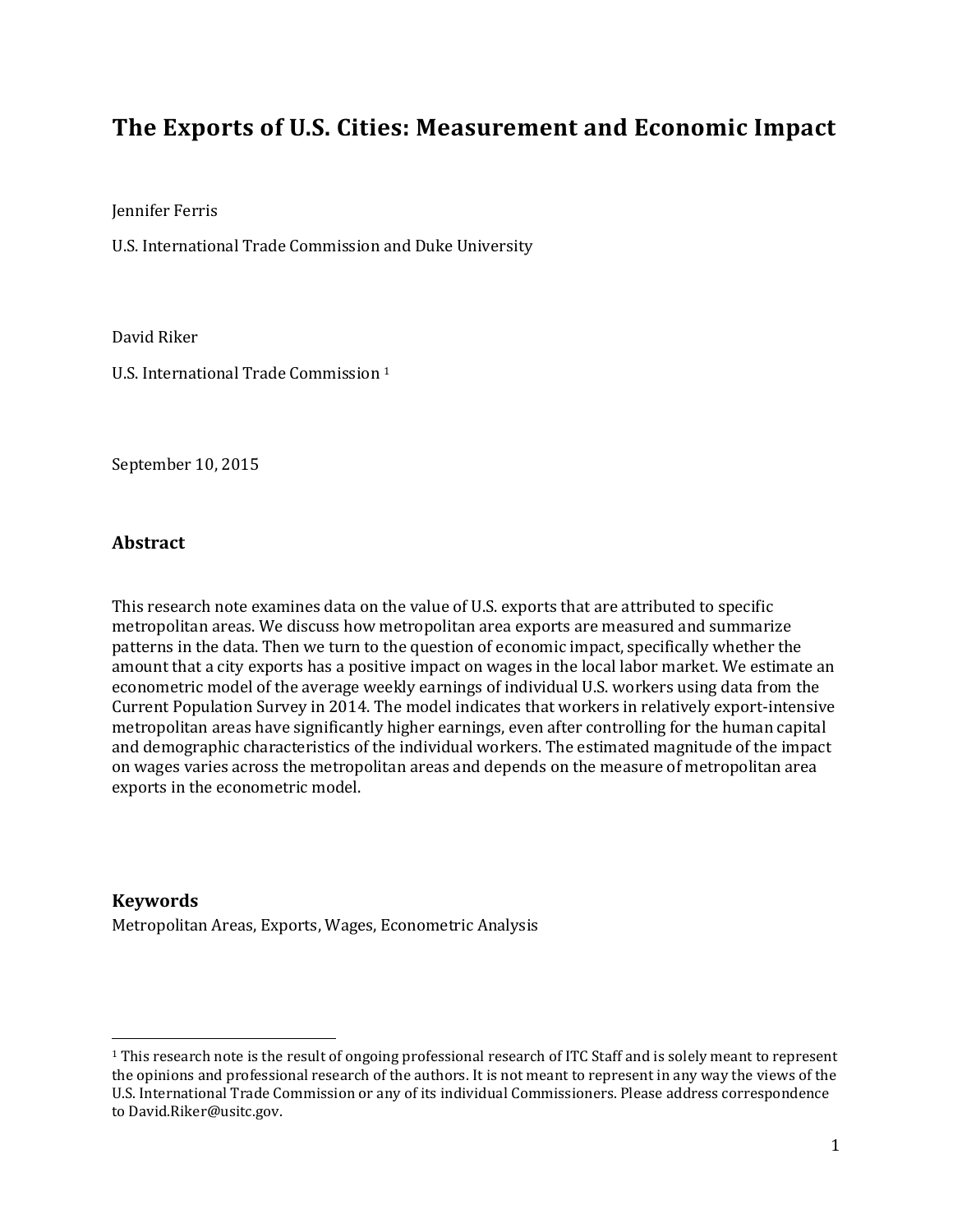#### **1. Introduction**

The International Trade Administration (ITA) in the U.S. Department of Commerce releases annual data on the total value of merchandise exports from metropolitan areas within the United States.<sup>[2](#page-2-0)</sup> Press accounts often present this information as a ranking of the metropolitan areas that had the largest value of exports and the largest growth in exports. According to the ITA data, the Houston-The Woodlands-Sugar Land, TX metropolitan area recorded the largest merchandise exports in 2014 (\$119.0 billion), followed by New York-Newark-Jersey City, NY-NJ-PA (\$105.3 billion) and then Los Angeles-Long Beach-Anaheim, CA (\$75.5 billion). Charleston, SC recorded the largest export growth between 2013 and 2014 (a 69.5 percent increase in exports).[3](#page-2-1) Local newspapers, such as *the Tribune-Democrat (Johnstown, Pennsylvania), Kokomo Tribune (Indiana), Denver Post (Colorado), New Orleans CityBusiness (New Orleans, LA), Pittsburgh Tribune Review (Pennsylvania), El Paso Times (Texas), The Salt Lake Tribune (Utah), San Jose Mercury News (California – Brookings data), the Tampa Tribune (Florida – Brookings data),* and *Las Cruces Sun-News (New Mexico)*, have reported the export performance of their respective cities.

Why do these export statistics matter? There are many economic studies that document the benefits of exporting for the U.S. economy.[4](#page-2-2) They find that exporting firms and export-intensive industries generally pay higher wages. Likewise, the press accounts of metropolitan area exports often claim that there are benefits to exporting, including additional job creation and economic development[.5](#page-2-3) The metropolitan area export statistics indicate the areas that gain the most from policy initiatives that expand U.S. exports, like international trade agreements.

l

<span id="page-2-0"></span><sup>2</sup> Throughout this research note, we use the term *exports* to refer to U.S. exports that are shipped from a U.S. metropolitan area to a foreign country. (It does not refer to shipments from one metropolitan area to another area within the United States).

<span id="page-2-1"></span><sup>&</sup>lt;sup>3</sup> These estimates are reported in Hall (2015).

<span id="page-2-2"></span><sup>4</sup> Examples of studies that use firm-level data include Bernard and Jensen (1999), Bernard, Jensen, Redding, and Schott (2007). Examples of studies that use worker-level data include Riker (2010), Riker and Thurner (2011), Riker (2015), and CEA (2015).

<span id="page-2-3"></span><sup>5</sup> Examples include Niraj Chokshi's September 18, 2013 article in the *Washington Post* titled "In the National's 100 Largest Metropolitan Areas, More than Half the Recovery Has Come from Exports;" Alexander Hess, Michael Sauter, and Thomas Frohlich's February 1, 2014 article in *USA Today* titled "America's 10 Fastest-Growing Economies;" Tiffany Hsu's September 3, 2014 article in the *Los Angeles Times* titled "California Trails Texas in Exports and Related Jobs, Report Finds;" the AP's July 27, 2015 article in the *Chicago Tribune* titled "Metro Toledo Export Industry Grows by Record \$1.4 Billion."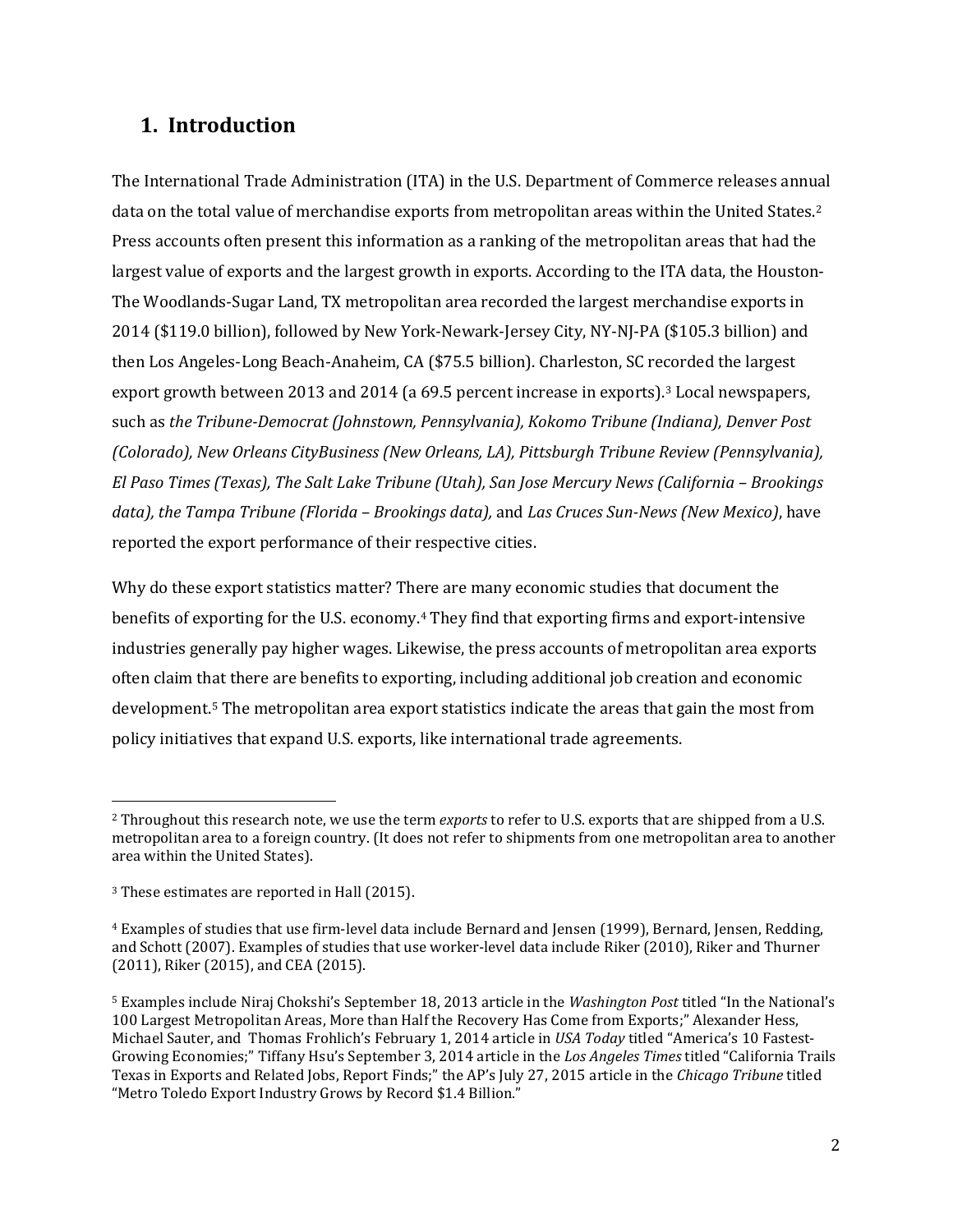Before evaluating the economic impact of metropolitan area exports, it is important to first understand how these values are estimated, since the specific location of the manufacturing of the exports is not directly measured in official U.S. trade statistics. What information is used to assign or attribute the exports to specific metropolitan areas? In Section 2, we discuss two widely cited datasets on U.S. metropolitan area exports, the data published by the ITA and an alternative dataset published by the Brookings Institute. These two sources use different approaches to attribute U.S. exports to specific metropolitan areas. The ITA approach uses information about the origin of movement from official export declarations. The Brookings approach allocates industry-level nationally aggregated U.S. export values to specific areas of the country based on the areas' shares of national employment in the industry.

After describing how the metropolitan area export data sets are constructed, we consider whether the data make sense. In Section 3, we ask whether the metropolitan area exports correlate with city characteristics that should contribute to export success. As we would expect, cities on the coast or on the borders with Canada and Mexico are generally more export-intensive, since they have better access to international markets, but proximity to the coast or border is not the only factor. We also find that cities with larger local markets are generally more export-intensive, suggesting that economies of scale can contribute to export success. The export intensity of the metropolitan area is also positively related to the share of the local population that is foreign-born and to the share of local employment in companies that are foreign-owned. These correlations are consistent with the economics literature on the importance of international social and corporate networks in international trade.[6](#page-3-0)

Finally, we discuss the economic impact of the metropolitan area exports in Section 4. Are cities that are more export-intensive benefiting from an increase in local labor demand and a consequent increase in local wages? We first address the question of economic impact using economic theory. We explain that economic theory generally does not have clear predictions about the effects of citylevel exports on city-level labor market outcomes. While we expect that an increase in exports will increase labor demand in the United States and put upward pressure on wages, it is not clear that the effects will be locally concentrated.

l

<span id="page-3-0"></span><sup>6</sup> The effects of international social networks on trade are studied in Rauch (2001), Rauch and Trindade (2002), and Combes, Lafourcade, and Mayer (2005), for example.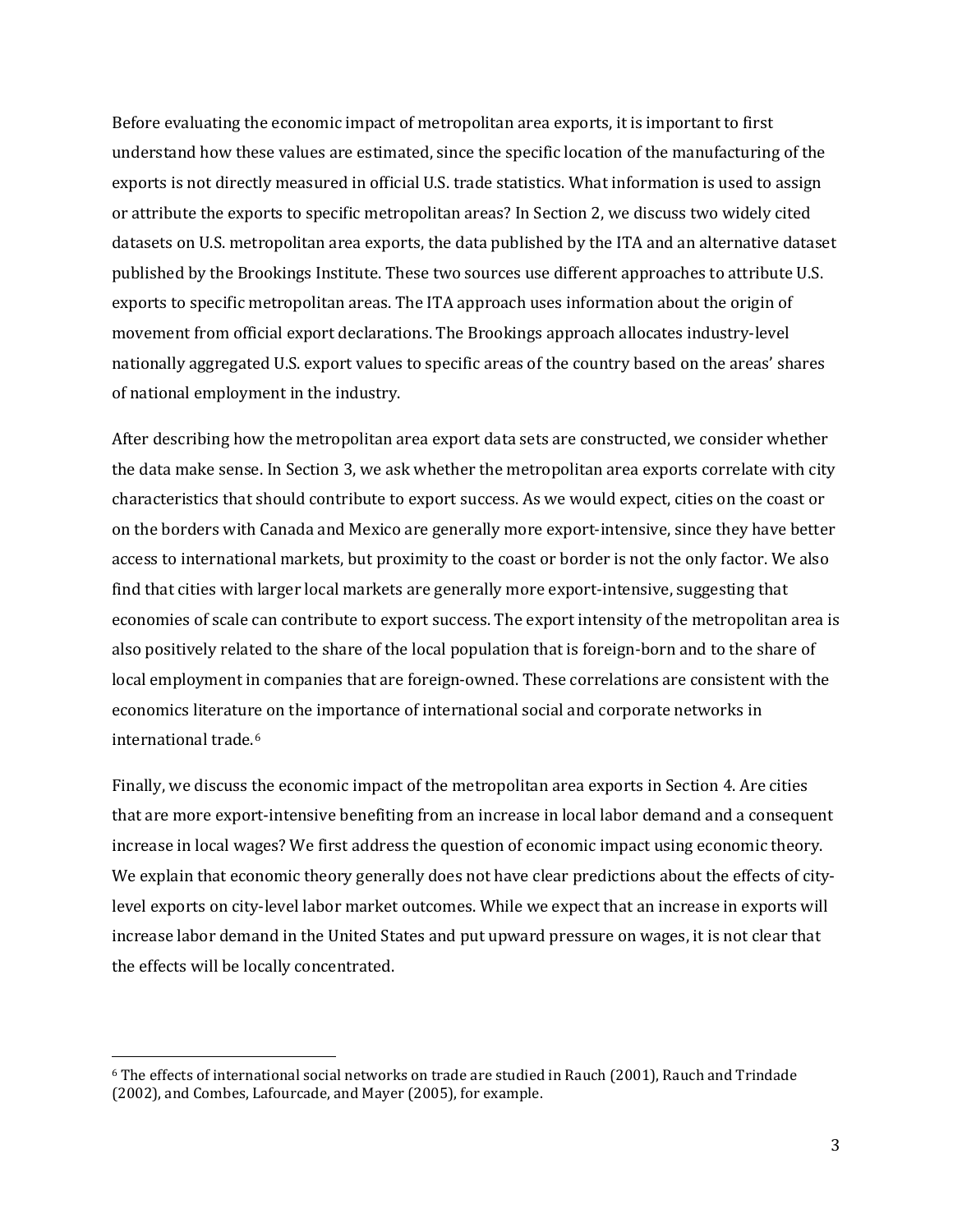We try to resolve the issue using empirical analysis. We estimate how much more workers earn in an export-intensive metropolitan areas, after controlling for the workers' education, experience, demographic characteristics, industry, occupation, and union status. The estimated magnitude of the impact on wages varies significantly across metropolitan areas and with the occupation and age of the worker, and it depends on whether the econometric model includes the ITA measures of export intensity or the Brookings measure. Using the ITA measures, we estimate that the exports of the metropolitan areas are associated with higher earnings – up to 4.15 percent higher (depending on the metropolitan area) and 0.58 percent higher on average. Using the Brookings measures, we estimate that the export intensities of the metropolitan areas are associated with 1.70 percent higher earnings on average. There are average effects across all workers in the metropolitan, so they are economically (as well as statistically) significant. Section 5 summarizes our conclusions about the measurement and economic impact of metropolitan area exports.

#### **2. Measurement of U.S. Metropolitan Area Exports**

The first dataset on metropolitan area exports is published by the International Trade Administration.[7](#page-4-0) ITA's estimates are based on the U.S. Census Bureau's origin of movement ZIP code-based export series, which is constructed from export declarations entered into the Automated Export System. The series assigns the export shipments to specific areas of the country based on the address of the United States Principal Party of Interest identified in the export declaration. The Principal Party of Interest is "the person or legal entity in the United States that receives the primary benefit, monetary or otherwise, from the export transaction."[8](#page-4-1)

ITA reports total exports for several hundred metropolitan areas (defined by the Census Bureau's metropolitan Core Based Statistical Areas). In 2014, the export values of the U.S. metropolitan areas ranged from \$8.8 million for The Villages, FL to \$119.0 billion for Houston-The Woodlands-Sugar Land, TX. Table 1 reports the ten metropolitan areas with the largest value of merchandise exports in the ITA data for 2014.[9](#page-4-2)

<span id="page-4-0"></span><sup>7</sup> The ITA data are available online at http://www.trade.gov/mas/ian/metroreport/

<span id="page-4-1"></span><sup>8</sup> *Exports from U.S. Metropolitan Areas Methodology, State and Sub-State Export Data.* International Trade Administration. Available at http://www.trade.gov/mas/ian/metroreport/tg\_ian\_002825.asp

<span id="page-4-2"></span> $9$  Hall (2015) also provides maps that illustrate which metropolitan areas export the most to Europe and to the countries that are participating in the Trans-Pacific Partnership negotiations.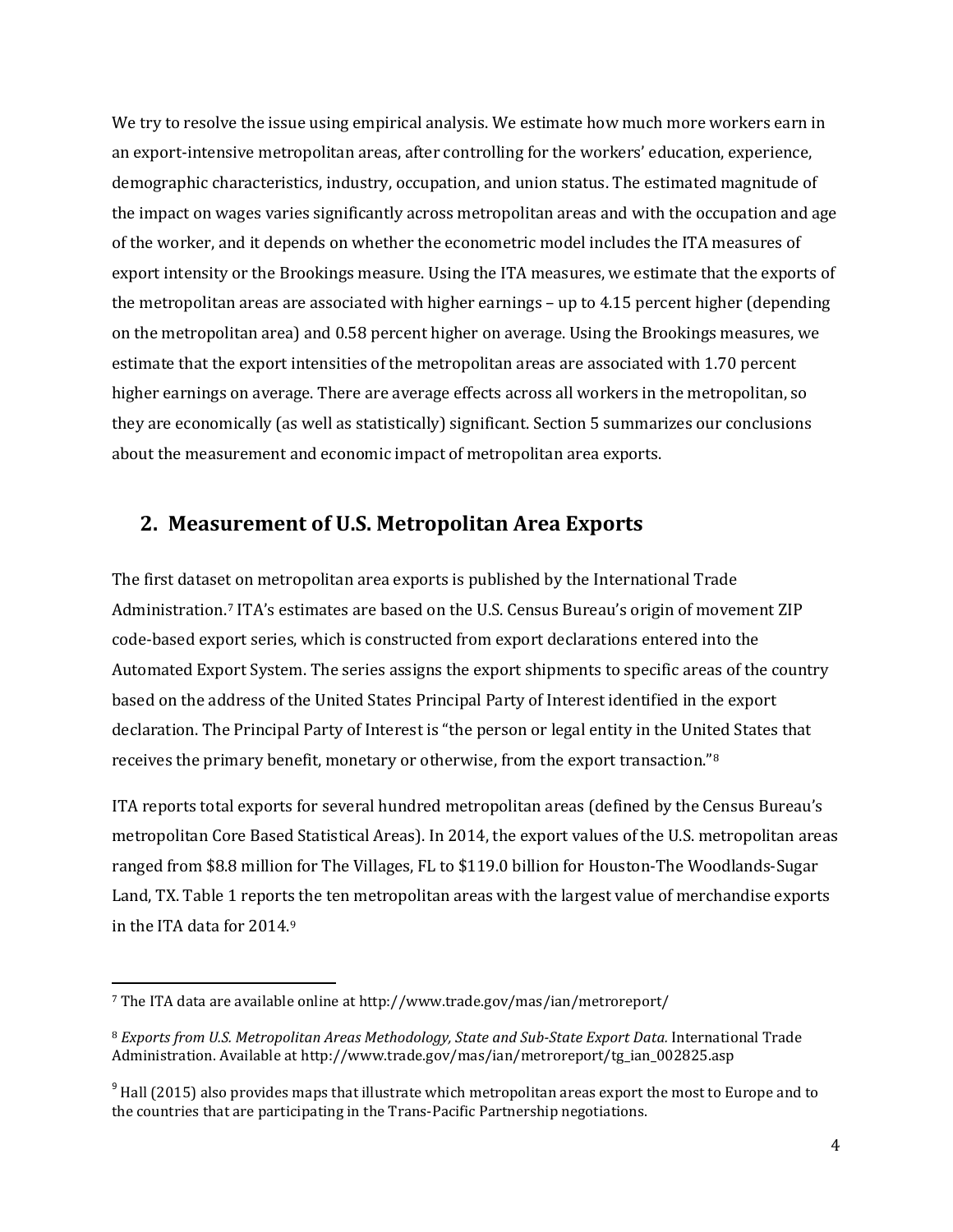In order to compare the export intensity of different metropolitan areas, we adjust these export values for the size of the metropolitan area. We calculate export intensity measure by dividing the ITA export values by the number of employees in the metropolitan area in 2014.[10](#page-5-0) According to the ITA data, export intensity ranged from \$ 187 per employee in Kahului-Wailuku-Lahaina, HI to \$80,938 per employee in Midland, MI. Table 2 reports the ten metropolitan areas with the largest value of exports per employee. Table 3 reports the mean, standard error, and maximum value of this export intensity measures across 378 metropolitan areas.[11](#page-5-1)

The Brookings Institute publishes an alternative series on metropolitan area exports that they estimate by allocating industry-level nationally aggregated U.S. exports across counties in the United States according to each county's share of the industry's national production.[12](#page-5-2) The Brookings calculations do not use the origin of movements information from the exporters' declarations.

The ITA data are not publicly reported at the industry level for each metropolitan area, because there are limitations on the public disclosure of information from the export declarations. The Brookings data are not subject to the non-disclosure limitations, because they are estimates constructed by allocating national export data. For this reason, the Brookings estimates of exports can be reported for many goods and services industries for each metropolitan area.

Brookings Institute (2015) criticizes the ITA data because the reported origin of movement is not necessarily the location of production and employment.[13](#page-5-3) For example, for some border cities, exports based on the origin of movement data exceed total local production. On the other hand, the Brookings analysts acknowledge the limitations of their own estimation-based approach: they explain that their measure of exports for a given industry is only indicative of the metropolitan

<span id="page-5-0"></span><sup>&</sup>lt;sup>10</sup> The data on the number of employees in the metropolitan area in 2014 are from the State and Area Employment (SAE) data in the Current Employment Statistics published by the U.S. Bureau of Labor Statistics. These data are available online at http://www.bls.gov/sae/home.htm.

<span id="page-5-1"></span><sup>11</sup> We do not analyze ITA data for U.S. metropolitan areas in Puerto Rico.

<span id="page-5-2"></span> $12$  For example, their methodology "assumes that if Los Angeles County produces 5 percent of the national value-added of computer manufacturing, then this county also exports 5 percent of U.S. computers and electronics." The data and the details of the Brookings methodology are available online at http://www.brookings.edu/research/interactives/2015/export-monitor#10420.

<span id="page-5-3"></span> $13$  The two main limitations of the ITA dataset are that it includes exports of goods but not export of services, and the reported origin of movement of the exports may not accurately identify the location of manufacturing.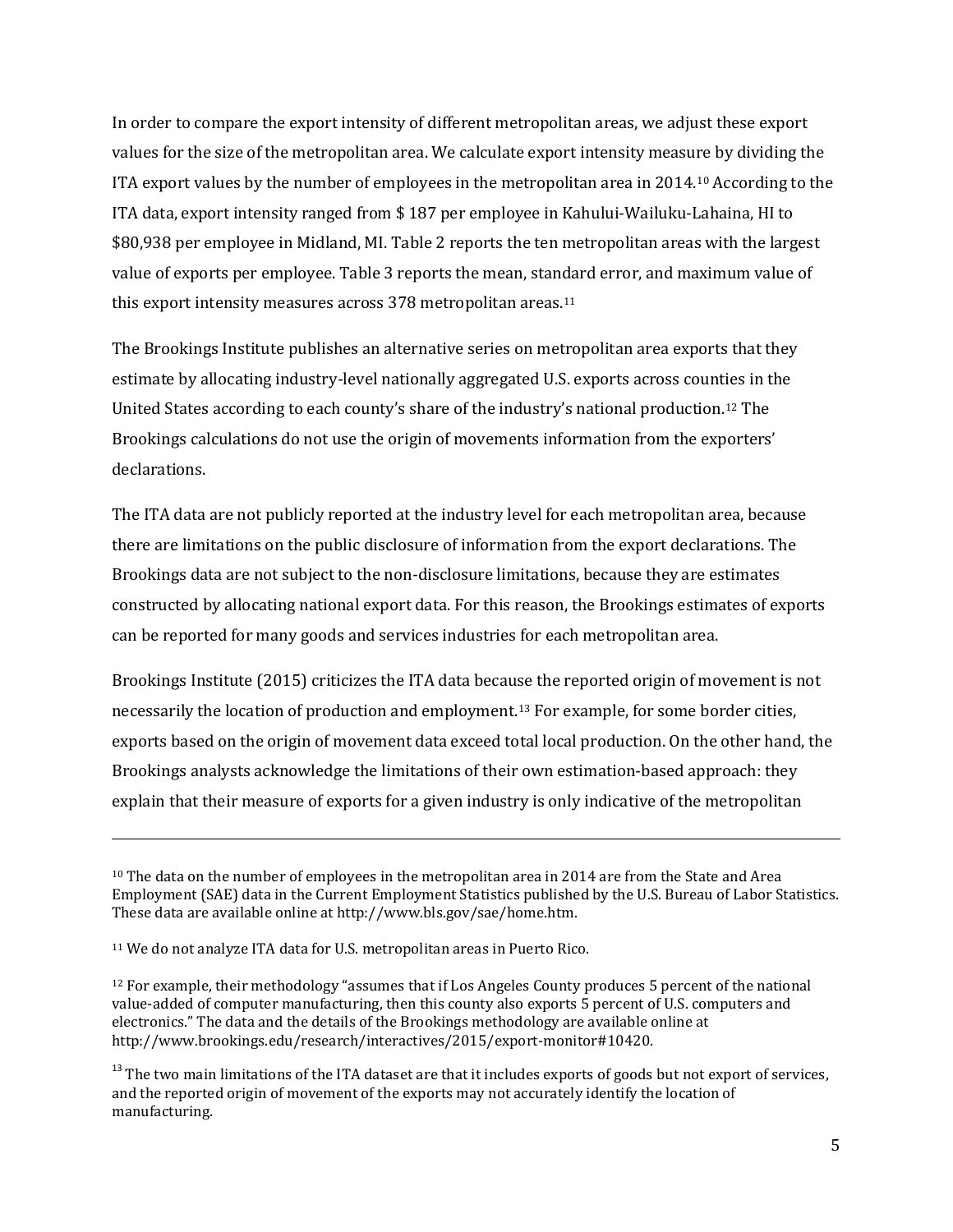area's "potential" to export if it were to export at the national average rate of the industry, rather than a direct measure of actual exports from the metropolitan area.[14](#page-6-0)

#### **3. Patterns in the Export Intensity of the Metropolitan Areas**

Several economic factors, such as the size of the metropolitan area, its location, the percentage of the population that is foreign-born, and the percentage of employees of companies that are foreignowned, could potentially explain the differences in export intensity across the metropolitan areas.

The first factor that could account for the differences in export intensity is the size of the metropolitan area. Of course we expect that metropolitan areas with very large populations like New York-Newark-Jersey City, NY-NJ-PA (population: 20 million) and Los Angeles–Long Beach– Anaheim, CA (population: 13 million) will have much larger export volumes than metropolitan areas with very small populations like Casper, WY (population: 82 thousand) and Carson City, NV (population: 55 thousand), and that is why we scale the export values by the total number of employees in the metropolitan areas to construct the export intensity measure. But, in addition, the already-normalized export intensity measure could also be larger for more populous metropolitan areas because a large local market can help local producers achieve economies of scale and this would increase their cost competitiveness in export markets. Model 1 in Table 4 is a simple regression for a cross-section of 378 metropolitan areas throughout the country. In this model, the explanatory variable is the population of the metropolitan area. The estimated coefficient on population is positive but only marginally significant at the 6% level.

Another potentially important influence on export intensity is the distance from the metropolitan area to a coast or a land border with Canada or Mexico. We anticipate that proximity to a port or international transportation hub will increase export intensity.[15](#page-6-1) 23 percent of the 378 metropolitan areas are located very close to a border or to the coast of the Pacific Ocean, Atlantic Ocean, Gulf of Mexico, or one of the Great Lakes. Model 2 in Table 4 is a simple regression in which an indicator variable for border or coastal is the only explanatory variable. In this model, the

<span id="page-6-0"></span><sup>14</sup> *Brookings export database methodology*, updated May 2015. Available on-line at http://www.brookings.edu/~/media/research/files/interactives/2015/export-monitor/brookings-exportseries-methodology-nm-5715.pdf.

<span id="page-6-1"></span><sup>15</sup> In fact, a large share of the exports from the Houston-The Woodlands-Sugar Land, TX area are destined for Mexico, a large share of the exports of the Seattle-Tacoma-Bellevue, WA area are destined for China, and a large share from the Detroit-Warren-Dearborn, MI area are destined for Canada.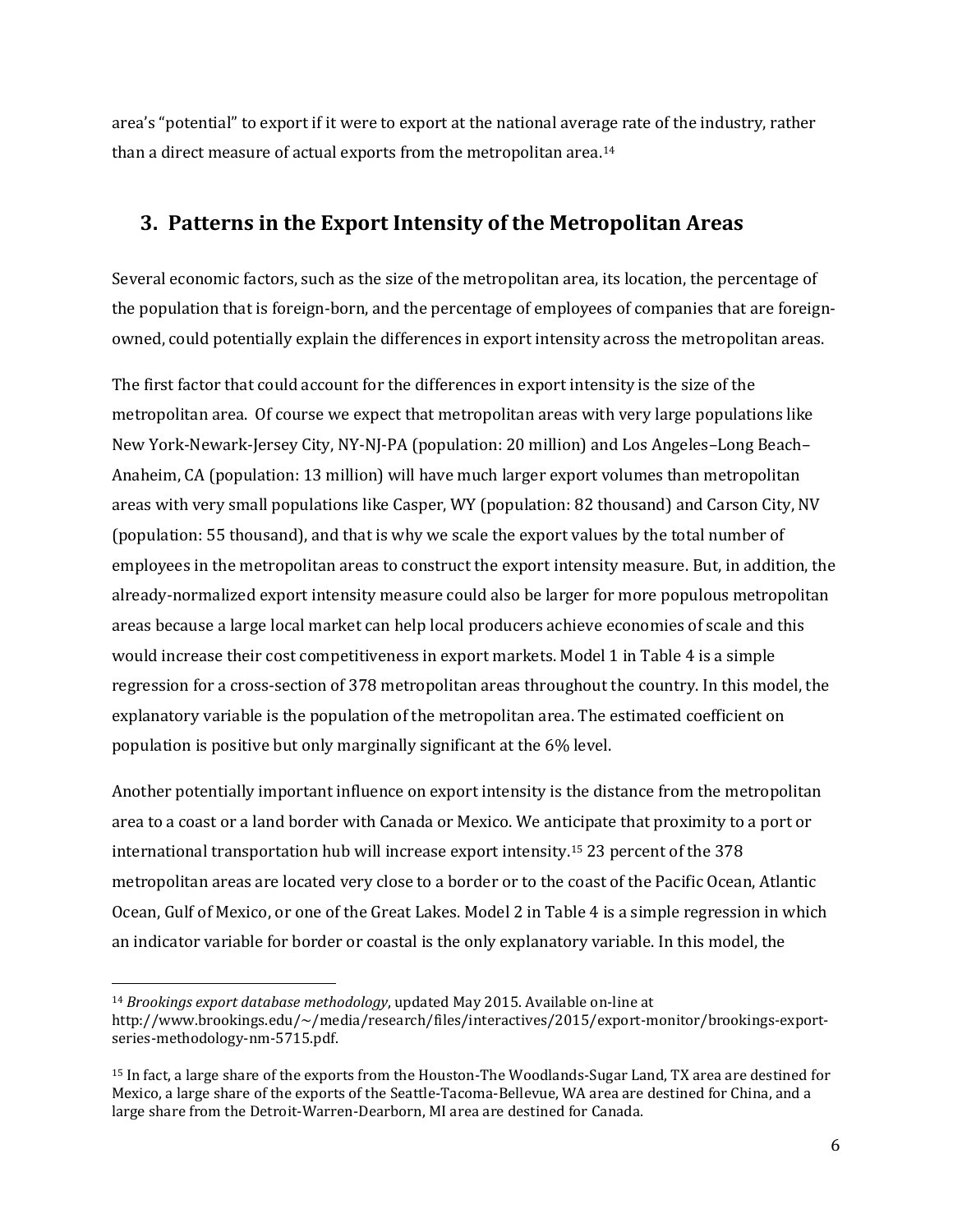estimated coefficient on the border or coastal indicator is positive and statistically significant at the 1% level.

The third factor that could affect the export intensity of a metropolitan area is the share of the population that is foreign-born. We anticipate that foreign-born residents have international social networks and commercially relevant knowledge of foreign markets that may contribute to export success. Therefore, we expect that the metropolitan areas with larger shares of their population that are foreign-born will be more export-intensive. We calculate the share of the population that are foreign border using 2013 data from the American Community Survey.[16](#page-7-0) Model 3 in Table 4 reports a simple regression in which the only explanatory variable is the share of the population of the metropolitan area that is foreign-born. The data on the foreign-born share is only available for 259 of the metropolitan areas, so its inclusion in Model 3 reduces the size of the estimation sample. The estimated coefficient on the share of the population that is foreign-born is positive and statistically significant at the 1% level.

The fourth factor is the share of state employment in foreign-owned companies. We calculate this share using 2012 state-level data published by the U.S. Bureau of Economic Analysis. We assign to each metropolitan area the value for its state.[17](#page-7-1) We anticipate that employees of foreign-owned companies will be more involved in international trade, and therefore the metropolitan areas where they are employees will be more export-intensive. Model 4 in Table 4 reports a simple regression in which the explanatory variable is the share of state employment in foreign-owned companies. The estimated coefficient on this variable is positive but only marginally significant at the 8% level.

Model 5 in final column is a multivariate regression that includes all for of these factors as explanatory variables. The population of the metropolitan area has a positive and statistically significant effect on metropolitan area exports in Model 1, but it is not significant when we condition on the share of the population that is foreign-born in Model 5. This reflects the high correlation between these two explanatory variables.

The  $R<sup>2</sup>$  statistic is low for all five models, indicating that these city characteristics only account for a small share of the variation in metropolitan area exports. The rest of the variation in export

<span id="page-7-0"></span><sup>16</sup> Specifically, the data are from American Community Survey table *S0501: Selected Characteristics of the Native and Foreign-born Populations*, available online at factfinder.census.gov.

<span id="page-7-1"></span><sup>17</sup> Specifically, the data are from BEA table *Employment of Majority-Owned U.S. Affiliates, State by Country of UBO, 2012*, available on-line at bea.gov/international/di1fdiop.htm.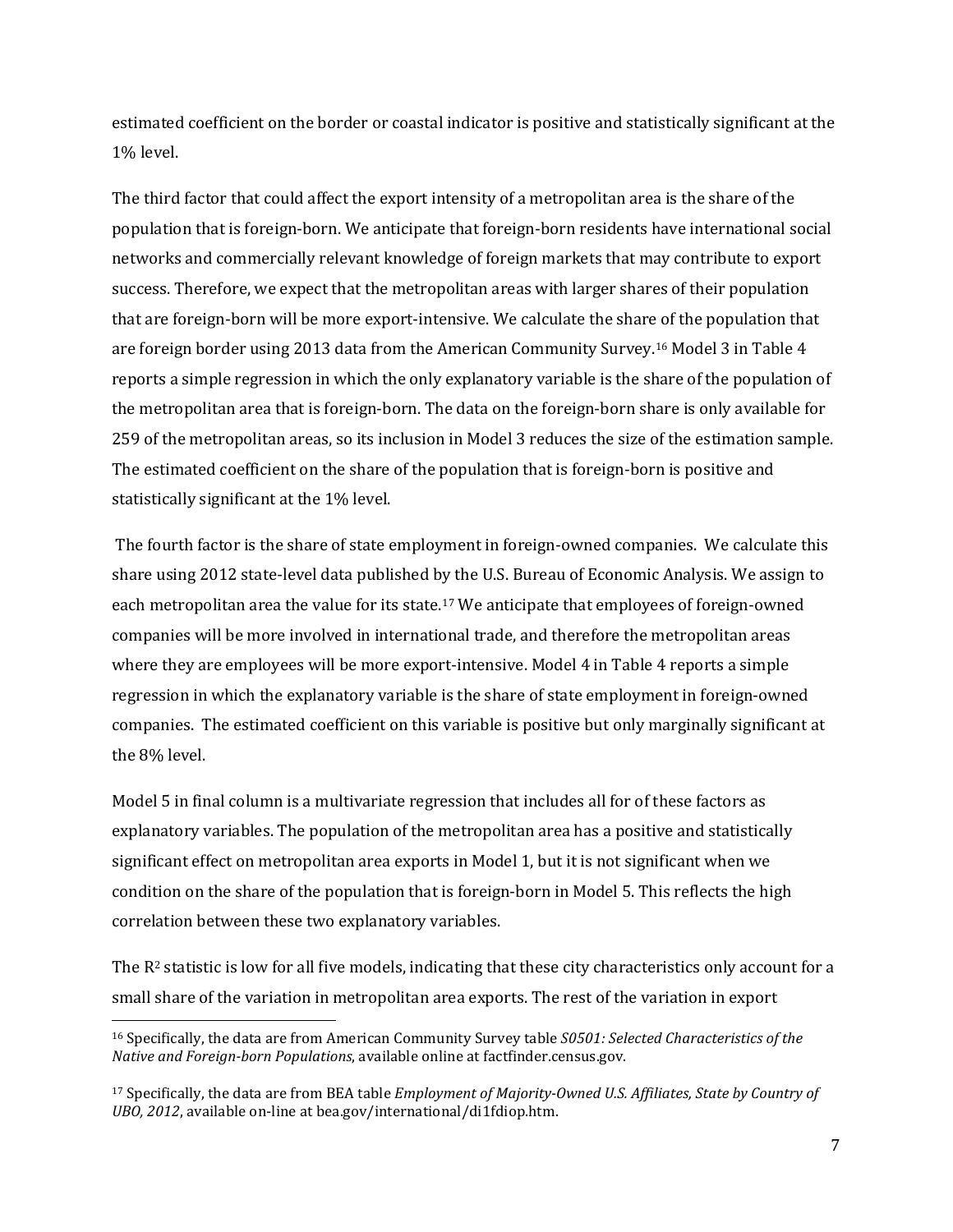intensity probably reflects differences in the industry composition of the metropolitan areas.[18](#page-8-0) In addition, the unexplained variation in export intensity may reflect differences in local policies that affect the economics of exporting.

#### **4. Economic Impact of the Metropolitan Area Exports**

Do metropolitan area exports imply economic gains in local labor markets? In this section, we discuss the link between the exports and labor market outcomes in the metropolitan areas. In theory, the impact of local export success on local labor market outcomes is ambiguous. For example, an increase in exports that is due to increased access to foreign markets, holding all else equal, will increase the demand for U.S. workers that produce the exported products. This increase in labor demand will generally increase wages in the metropolitan area if there is some geographical segmentation of labor markets. In this case, changes in export values that are due to change in foreign demand will have a positive effect on wages. On the other hand, an increase in the available labor force will, holding all else equal, reduce wages and increase export competitiveness. Changes in export values that are due to changes in local labor supply conditions will have a negative effect on wages. As these examples illustrate, the sign of the effect of exports on wages depends on the types of shocks that are driving the variation in export values.

However, even if we focus on increases in exports that are due to increased access to foreign markets, the positive impact on wages is not necessarily concentrated in the metropolitan area that exports the product. Exports from one metropolitan area may have a positive impact on labor markets in another area if the areas are within an integrated product market. For example, if City B exports and City A sells its own similar products in City B, then the reduction in the quantity of product supplied by City B to City B (due to its diversion to export markets) will increase the demand for City A products in City B; in this case, City A benefits from increased labor demand as City B exports more, even though City A records no cross-border trade. As a second example, City A might sell more intermediate goods to City B, and City B uses these intermediate goods to produce final goods for export; in this case, City A benefits from City B's exports, even though City A records no exports. In both of these examples, the goods are exported from City B rather than City A, but the

l

<span id="page-8-0"></span><sup>18</sup> For example, Los Angeles-Long Beach-Anaheim CA metropolitan area has a greater concentration in computers and peripheral equipment, while Detroit-Warren-Dearborn MI has a greater concentration in motor vehicles and parts.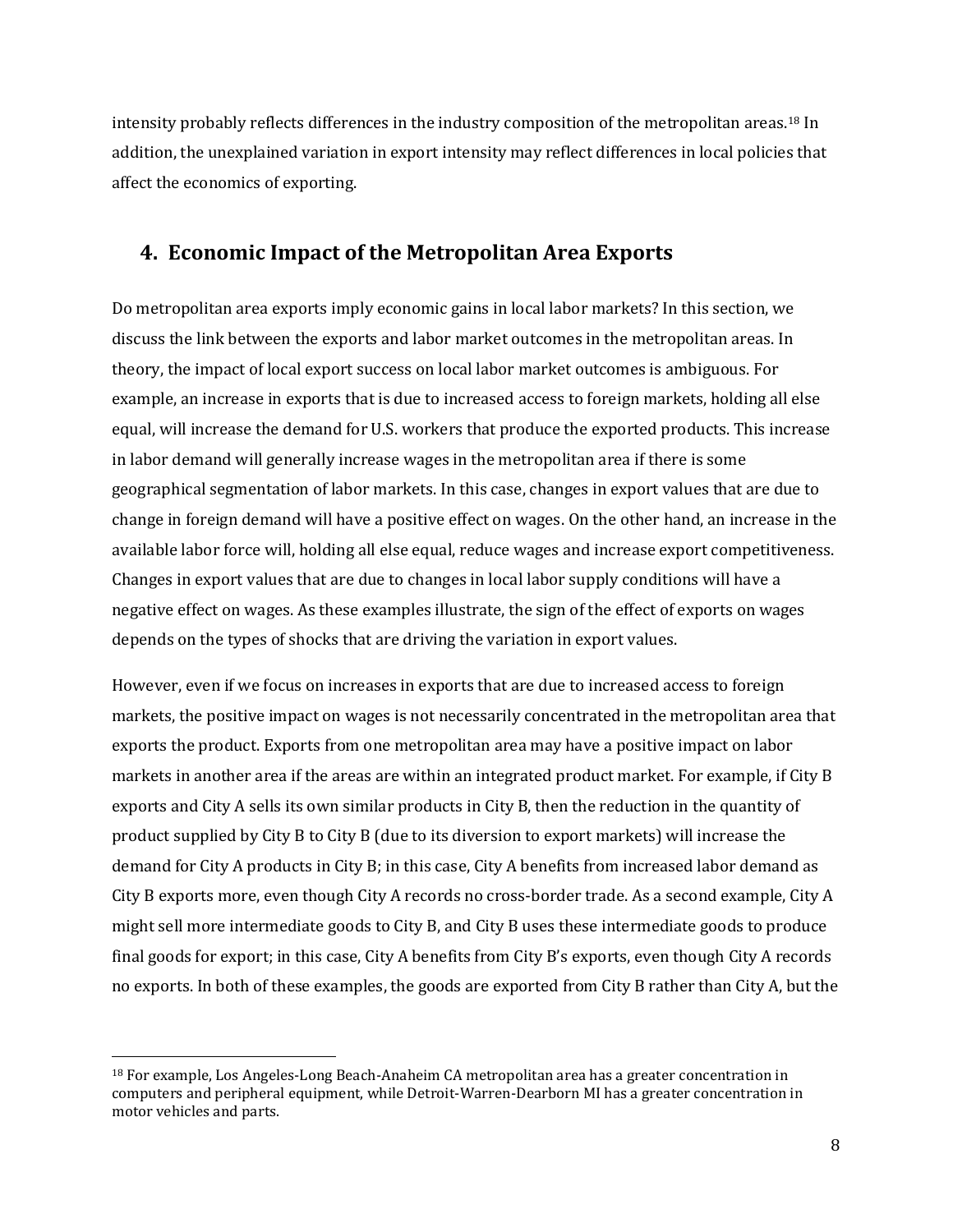exports still have a positive effect on wages in City A. As these cases illustrate, the benefits of exporting are not necessarily concentrated in exporting city.

On the other hand, there are cases in which local exports are more likely to generate locally concentrated wage effects. If the exports are driven by foreign product demand rather than local labor supply and the products that the metropolitan area exports differentiated or even unique, then the increase in export sales will represent an increase in the total demand for these products rather than a diversion between markets, and local exports will likely have a locally concentrated effect on wages.

Given the theoretical ambiguity, we try to resolve the issue using empirical analysis. We analyze earnings data for individual workers from the 2014 Merged Outgoing Rotation Group of the Current Population Survey (CPS). The data include the worker's average weekly earnings, as well as worker characteristics that are typically included in wage regressions, including the worker's education, age (as a proxy for work experience), occupation, industry, race, sex, and metropolitan area.<sup>[19](#page-9-0)</sup>

The econometric model estimates the earnings premia associated with the export intensity of the metropolitan areas after controlling for the worker characteristics. We divide the 120,263 workers in the CPS sample into two occupation groups (workers in production and support occupations, workers in management and professional occupations) and two age groups (workers below age 35 and workers above age 34). We calculate a separate model for each of these groups.

Equation (1) is the specification for the econometric model.

 $\overline{\phantom{a}}$ 

$$
ln W_i = \beta_0
$$
 ExportIntensity<sub>i</sub> +  $\beta_1$  CollegeGrad<sub>i</sub> +  $\beta_2$ GraduateDeg<sub>i</sub> +  $\beta_3$ (Age > 35)<sub>i</sub> +

$$
+\beta_4 \text{ Management}_i + \beta_5 \text{ Union}_i + \beta_6 \text{ Male}_i + \beta_7 \text{ White}_i + \sum_j \gamma_j D_{ij} + \varepsilon_i
$$
 (1)

The variable  $lnW_i$  is the log of worker i's average weekly earnings. *ExportIntensity<sub>i</sub>* is the value of metropolitan exports per worker in worker i's metropolitan area,  $CollegeGrad_i$  is an indicator that is equal to one if the worker completed a bachelor's degree, and  $GraduateDeg_i$  is equal to one if the worker completed a graduate degree.  $(Age > 35)$  is an indicator that is equal to one if the individual is at least 35 years old, and  $Manager_i$  is an indicator that is equal to one if the individual is working in a management or professional occupation. *Union<sub>i</sub>* is an indicator that is equal to one

<span id="page-9-0"></span><sup>&</sup>lt;sup>19</sup> The econometric models of the effects of trade on wages in Riker (2010), Riker and Thurner (2011), Ebenstein, Harrison, McMillan, and Phillips (2014), Riker (2015) and CEA (2015) also use individual worker data from the Current Population Survey and control for these worker characteristics.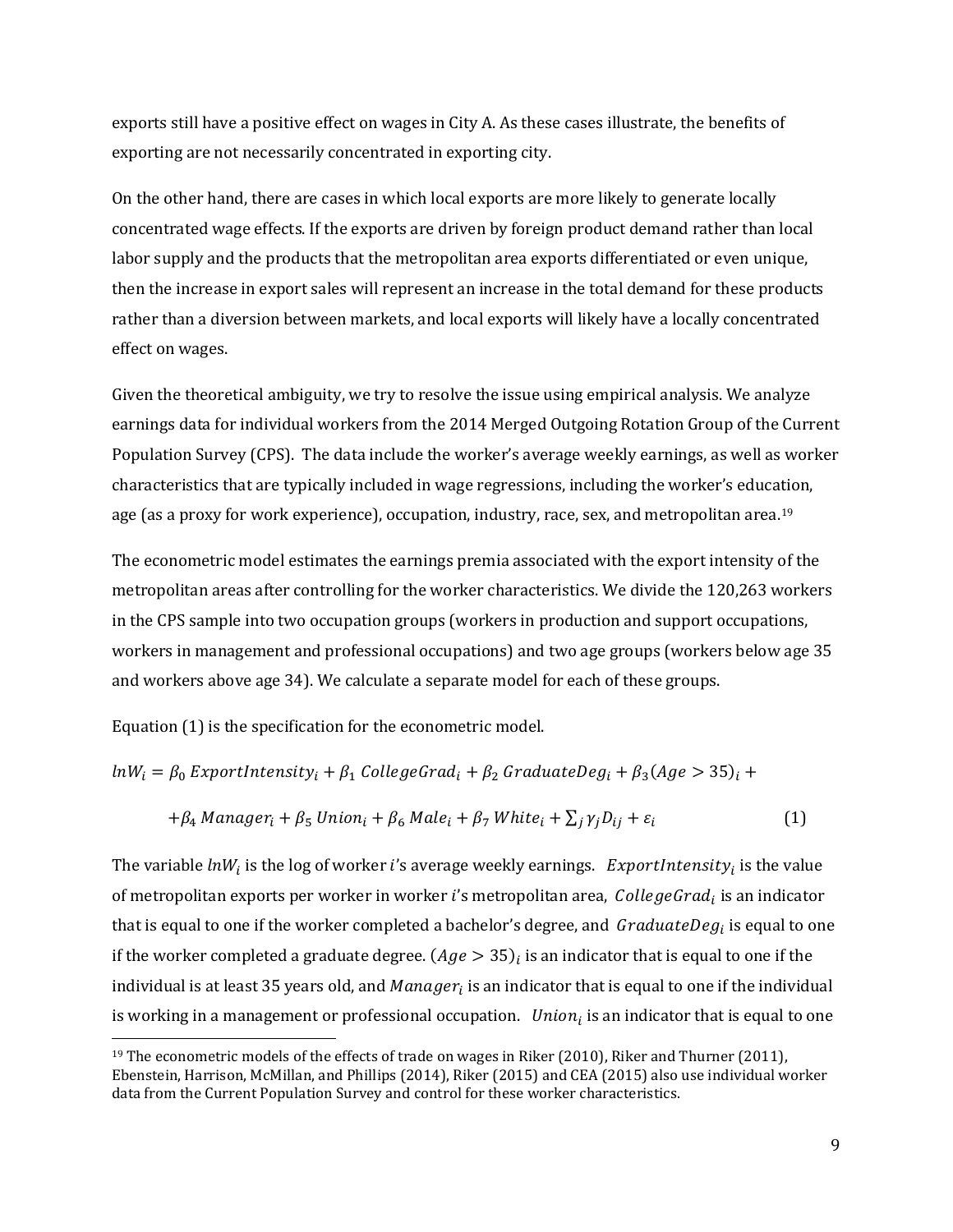if the individual is a union member or is covered by a union agreement. White<sub>i</sub> and  $Male<sub>i</sub>$  indicate individual i's race and sex.  $D_{ij}$  represents a set of indicator variables that are equal to one if individual *i* works in industry *j*, and  $\varepsilon_i$  is the error term of the model.

Table 5 reports the estimated coefficients of the model, with and without the industry fixed effects. In both versions, the estimated coefficient on the ITA measure of the export intensity is positive and statistically significant, and the controls for the workers' human capital and demographic characteristics are significant and have the expected signs based on the literature. Workers earn more on average if they are in relatively export-intensive metropolitan areas, are more experienced, have a higher level of education, are white, are male, are covered by a union contract, and are in a management or professional occupation.[20](#page-10-0) The industry fixed effects control for differences in earnings across industries. The individual  $\gamma_i$  coefficients are not reported in Table 5, but the  $F$  test at the bottom of the table indicates that these industry effects are jointly significant, so Model 6 is preferable to Model 5. Both of the models use CPS sampling weights.

Table 6 reports separate estimates for several groups of workers, again using the ITA measure of export intensity. Models 7 and 8 distinguish between groups of occupations (management and professional occupations, or production and support occupations), and Models 9 and 10 distinguish between different age groups of workers (under 35, or over 34). The estimated coefficient on the ITA export intensity measure is positive and statistically significant for workers in management and professional occupations (Model 8) and for workers that are younger than 35 (Model 10). On the other hand, the coefficient is not significantly different from zero for workers in production and support occupations (Model 7) or for workers older than 34 (Model 9).

Table 7 modifies three of the earlier econometric models by substituting the Brookings measure of export intensity for the ITA measure. The estimated coefficients on the export intensity of the metropolitan area are positive and statistically significant in Models 6b, 8b, and 10b.[21](#page-10-1)

If the metropolitan area of the exports were not related to the location of their economic impact, then the estimated coefficient on the metropolitan area's export intensity would not be significantly

<span id="page-10-0"></span><sup>&</sup>lt;sup>20</sup> The model is not trying to explain why the earnings of white workers are generally higher than the earnings of non-white workers. The model is conditioning on race in order to control for any differences in earnings that reflect differences in the racial composition of the metropolitan areas. This avoids attributing these differences to the effects of export intensity.

<span id="page-10-1"></span><sup>&</sup>lt;sup>21</sup> We also estimated versions of Models 7 and 9 that substitute the Brookings measures of export intensity. The estimated coefficients on export intensity are not significantly different from zero. These estimates are not reported in Table 7.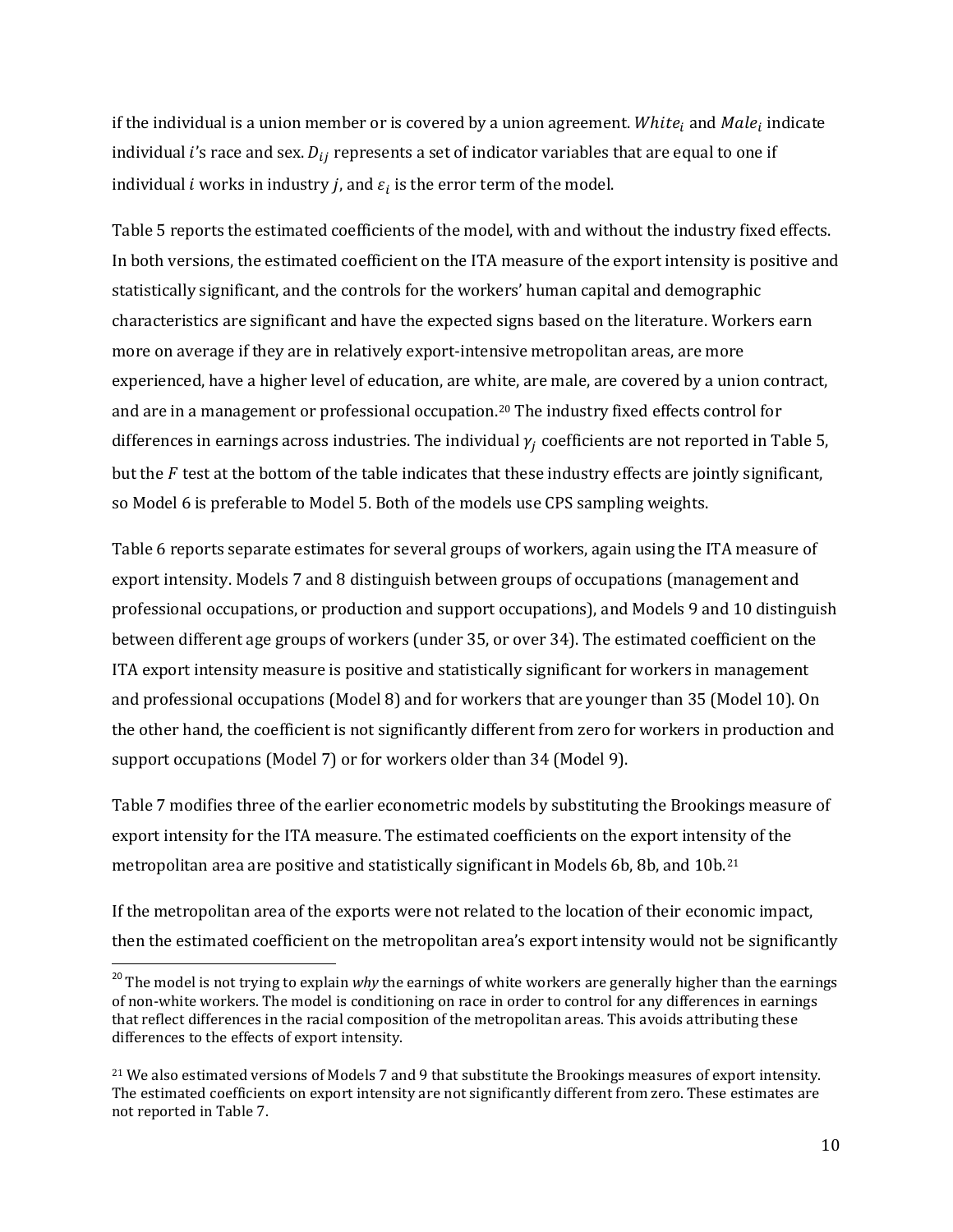different from zero in the regressions. Likewise, if metropolitan area exports were very poorly measured in the export data, then the estimated coefficient on export intensity would not be significantly different from zero. The econometric estimates are rejecting both of these hypotheses, suggesting that the metropolitan area export data, while not perfect, are indicative of economic impacts.

Finally, Table 8 reports the estimated impact of metropolitan area exports (using either the ITA measure or the Brookings measure) on earnings as an average percentage increase in earnings for the 280 metropolitan areas with the largest impacts (according to the ITA measure). The impacts vary substantially across the metropolitan areas for either measure. The imports based on the Brookings measure are larger on average than the impacts based on the ITA measure, 1.70 percent compared to 0.58 percent, and the two measures of export intensity imply a different ranking of the metropolitan areas. For example, Laredo TX has one of the largest impacts according to the ITA measure but one of the smallest impacts according to the Brookings measure.

An important caveat is that the export intensity of a metropolitan area may be endogenously determined and negatively correlated with labor supply factors in the metropolitan area. If this were the case, then it would imply that the effects on earnings that are estimated in our OLS models would be downward-biased, and the estimates in Table 8 would understate the positive economic impacts of the exports.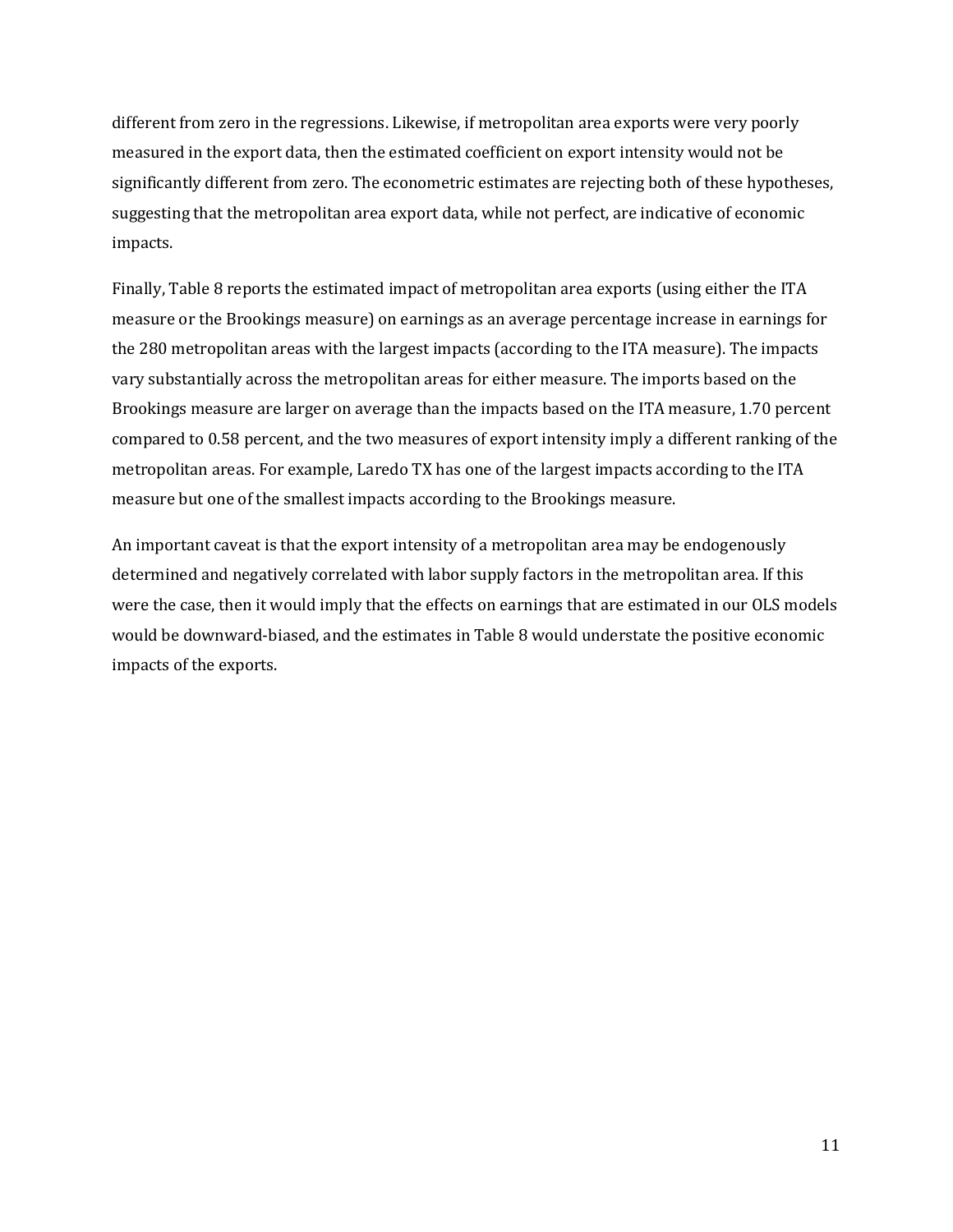#### **5. Conclusions**

In this paper, we have discussed the measurement and economic impact of exports from specific metropolitan areas in the United States. These exports are constructed either from the origin of movement of individual export shipments (the ITA approach) or by allocating aggregate exports to metropolitan areas based on the geographic concentration of industry production (the Brookings Institute approach). The metropolitan area exports are correlated with proximity to the border or a coast, with the size of the local market, with the share of the population that is foreign-born, and with the share of local employment in companies that are foreign-owned, but most of the variation across metropolitan areas remains unexplained.

Economic theory does not provide a clear prediction about whether a city's direct exports have a positive impact on the local labor market, so we look for empirical evidence. We estimate an econometric model that relates workers' average weekly earnings to the export intensity of their metropolitan area. We find that the estimated impacts vary substantially across the metropolitan areas, and they are significantly greater for workers in management and professional occupations and for younger workers. The estimates are generally large when we use the Brookings measure of export intensity.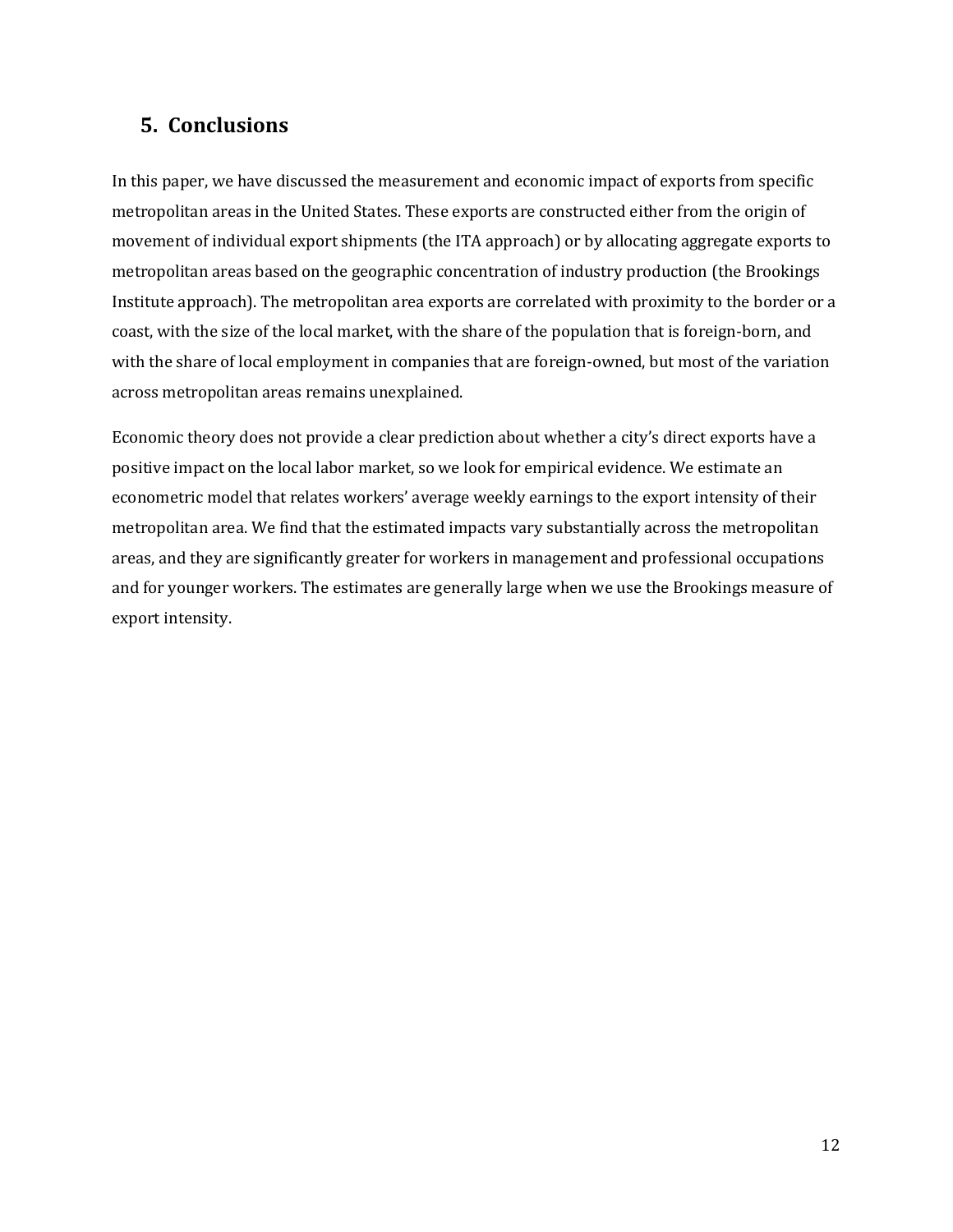#### **References**

Bernard, Andrew and J. Bradford Jensen (1999): "Exceptional Exporter Performance: Cause, Effect, or Both?" *Journal of International Economics* 47: 1-25.

Bernard, Andrew, J. Bradford Jensen, Stephen Redding, and Peter Schott (2007): "Firms in International Trade," *Journal of Economic Perspectives* 21 (3): 105-130.

Brookings Institute (2015): *Brookings Export Database Methodology*. Available online at http://www.brookings.edu/research/interactives/2015/export-monitor#10420.

Combes, Pierre-Philippe, Miren Lafourcade, and Thierry Mayer (2005): "The Trade-Creating Effects of Business and Social Networks: Evidence from France." *Journal of International Economics* 66 (1): 1-29.

Council of Economic Advisors (2015): *The Economic Benefits of U.S. Trade*.

Ebenstein, Avraham, Ann Harrison, Margaret McMillan, and Shannon Phillips (2014): "Estimating the Impact of Trade and Offshoring on American Workers Using the Current Population Surveys." *Review of Economics and Statistics* 46 (4): 581-595.

Hall, Jeffrey (2015): *U.S. Metropolitan Area Exports, 2014*. U.S. Department of Commerce, International Trade Administration. Available online at http://www.trade.gov/mas/ian/build/groups/public/@tg\_ian/documents/webcontent/tg\_ia n\_003620.pdf.

Rauch, James (2001): "Business and Social Networks in International Trade." *Journal of Economic Literature* 39: 1177-1203.

Rauch, James and Vitor Trindade (2002): "Ethnic Chinese Networks in International Trade." *Review of Economics and Statistics* 84 (1): 116-130.

Riker, David (2010): "Do Jobs in Export Industries Still Pay More? And Why?" U.S. Department of Commerce, International Trade Administration, Manufacturing and Services Economics Brief No. 2.

Riker, David and Brandon Thurner (2011): "Weekly Earnings in Export-Intensive U.S. Services Industries." U.S. Department of Commerce, International Trade Administration, Manufacturing and Services Economics Brief No. 4.

Riker, David (2015): "Export-Intensive Industries Pay More on Average: An Update." U.S. International Trade Commission, Office of Economics Research Note No. 2015-04-A.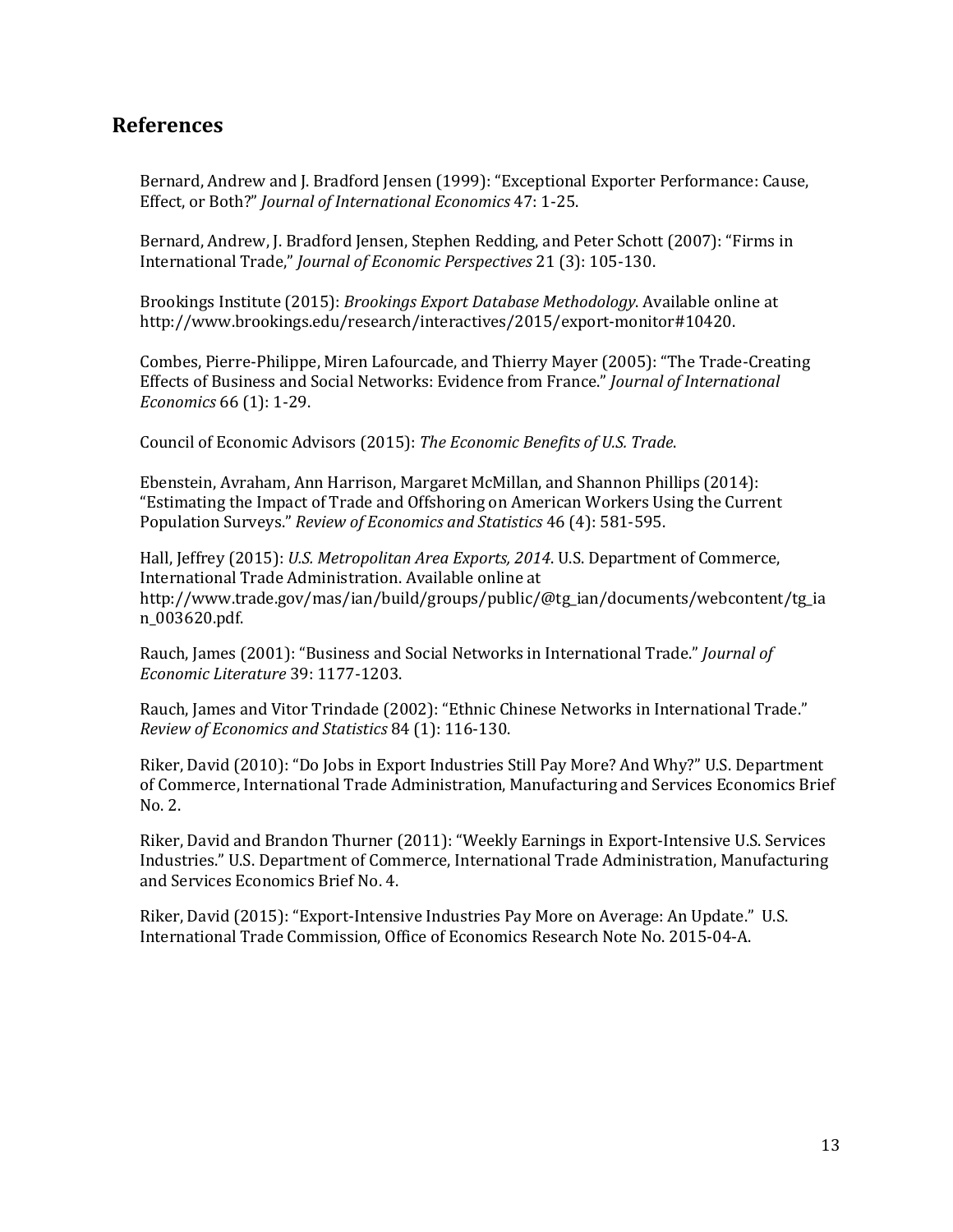#### **Table 1: The Ten Metropolitan Areas with the Largest Exports in 2014**

*ITA Measure of Metropolitan Area Exports*

| <b>MSA</b>                                | Merchandise Exports in 2014 |
|-------------------------------------------|-----------------------------|
|                                           | In Billions of U.S. Dollars |
| Houston-The Woodlands-Sugar Land, TX      | 119.0                       |
| New York-Newark-Jersey City, NY-NJ-PA     | 105.0                       |
| Los Angeles-Long Beach-Anaheim, CA        | 75.5                        |
| Seattle-Tacoma-Bellevue, WA               | 61.9                        |
| Detroit-Warren-Dearborn, MI               | 50.3                        |
| Chicago-Naperville-Elgin, IL-IN-WI        | 47.3                        |
| Miami-Fort Lauderdale-West Palm Beach, FL | 38.0                        |
| New Orleans-Metairie, LA                  | 34.9                        |
| Dallas-Fort Worth-Arlington, TX           | 28.7                        |
| San Francisco-Oakland-Hayward, CA         | 26.9                        |

#### **Table 2: The Ten Metropolitan Areas with the Largest Exports per Worker in 2014**

*ITA Measure of Metropolitan Area Exports*

| <b>MSA</b>               | Value of Merchandise Exports |
|--------------------------|------------------------------|
|                          | per Worker in 2014           |
| Midland, MI              | 80,938                       |
| Longview, WA             | 76,689                       |
| El Paso, TX              | 67,950                       |
| El Centro, CA            | 65,438                       |
| Laredo, TX               | 64,345                       |
| Peoria, IL               | 62,834                       |
| New Orleans-Metairie, LA | 61,803                       |
| Lake Charles, LA         | 56,826                       |
| Beaumont-Port Arthur, TX | 49,979                       |
| Kokomo, IN               | 49,685                       |

#### **Table 3: Summary Statistics for the Export Measures**

*ITA Measure of Metropolitan Area Exports*

| Value of Merchandise Exports in    | Value of Merchandise Exports |
|------------------------------------|------------------------------|
| 2014 (in Billions of U.S. Dollars) | per Worker in 2014           |
| 3.7                                | 9,561                        |
| 11.1                               | 11,729                       |
| 119.0                              | 80,938                       |
|                                    |                              |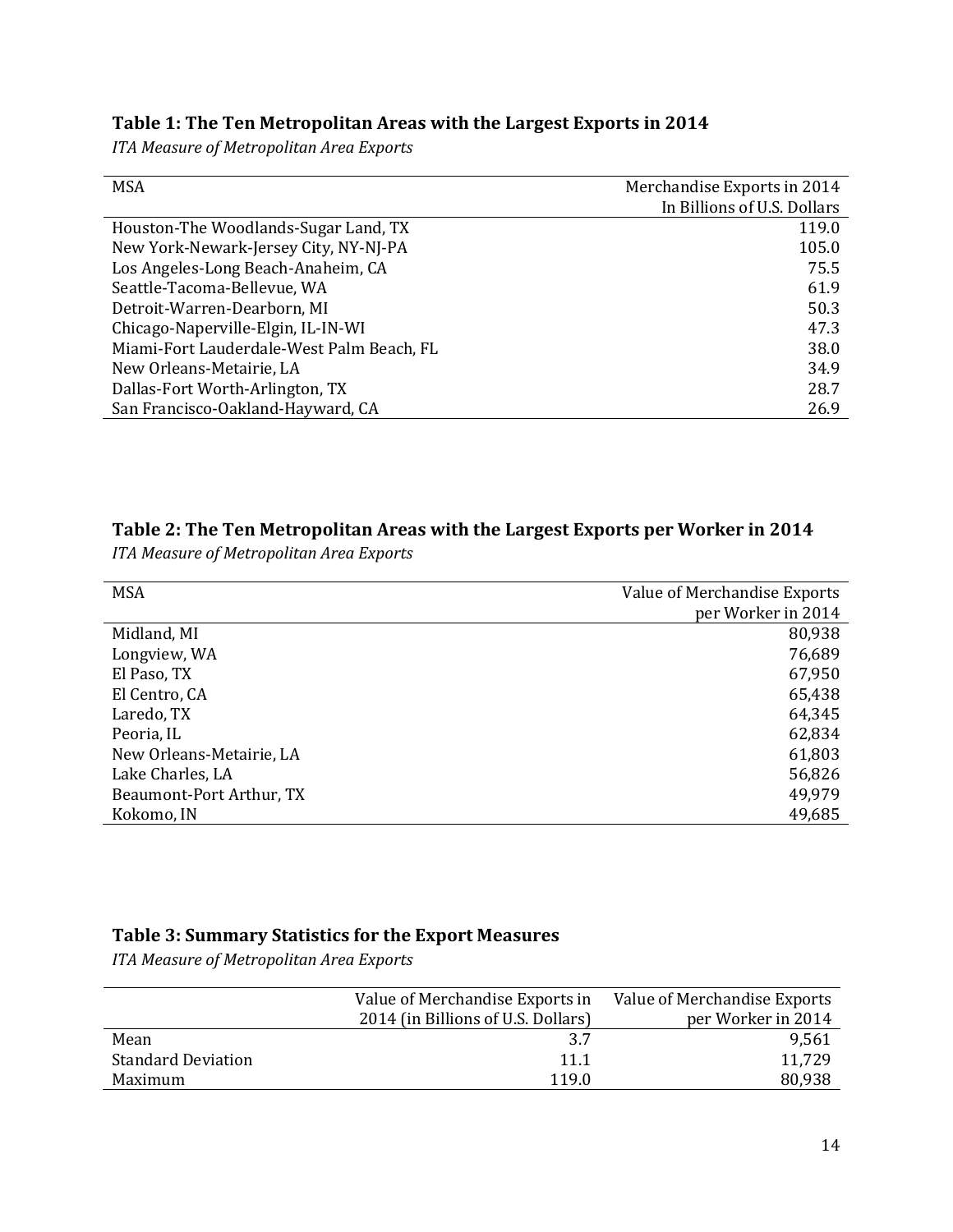## **Table 4: Regression Models of Export Intensity**

| Explanatory<br>Variable                                       | Model 1            | Model 2            | Model 3            | Model 4            | Model 5               |
|---------------------------------------------------------------|--------------------|--------------------|--------------------|--------------------|-----------------------|
| Population                                                    | 0.0006<br>(0.0003) |                    |                    |                    | $-0.0002$<br>(0.0004) |
| <b>Border or Coastal</b>                                      |                    | 0.0049<br>(0.0017) |                    |                    | 0.0045<br>(0.0018)    |
| Share of the<br>Population That is<br>Foreign Born            |                    |                    | 0.0422<br>(0.0153) |                    | 0.0346<br>(0.0172)    |
| Share of State<br>Employment in<br>Foreign-Owned<br>Companies |                    |                    |                    | 0.0053<br>(0.0025) | 0.0230<br>(0.0595)    |
| Constant                                                      | 0.0084<br>(0.0006) | 0.0092<br>(0.0007) | 0.0056<br>(0.0014) | 0.0053<br>(0.0025) | 0.0042<br>(0.0032)    |
| Number of<br><b>Observations</b>                              | 378                | 378                | 259                | 378                | 259                   |
| $R^2$                                                         | 0.0314             | 0.0059             | 0.0686             | 0.005              | 0.1002                |

Dependent Variable: ITA Measure of Metropolitan Area Exports per Worker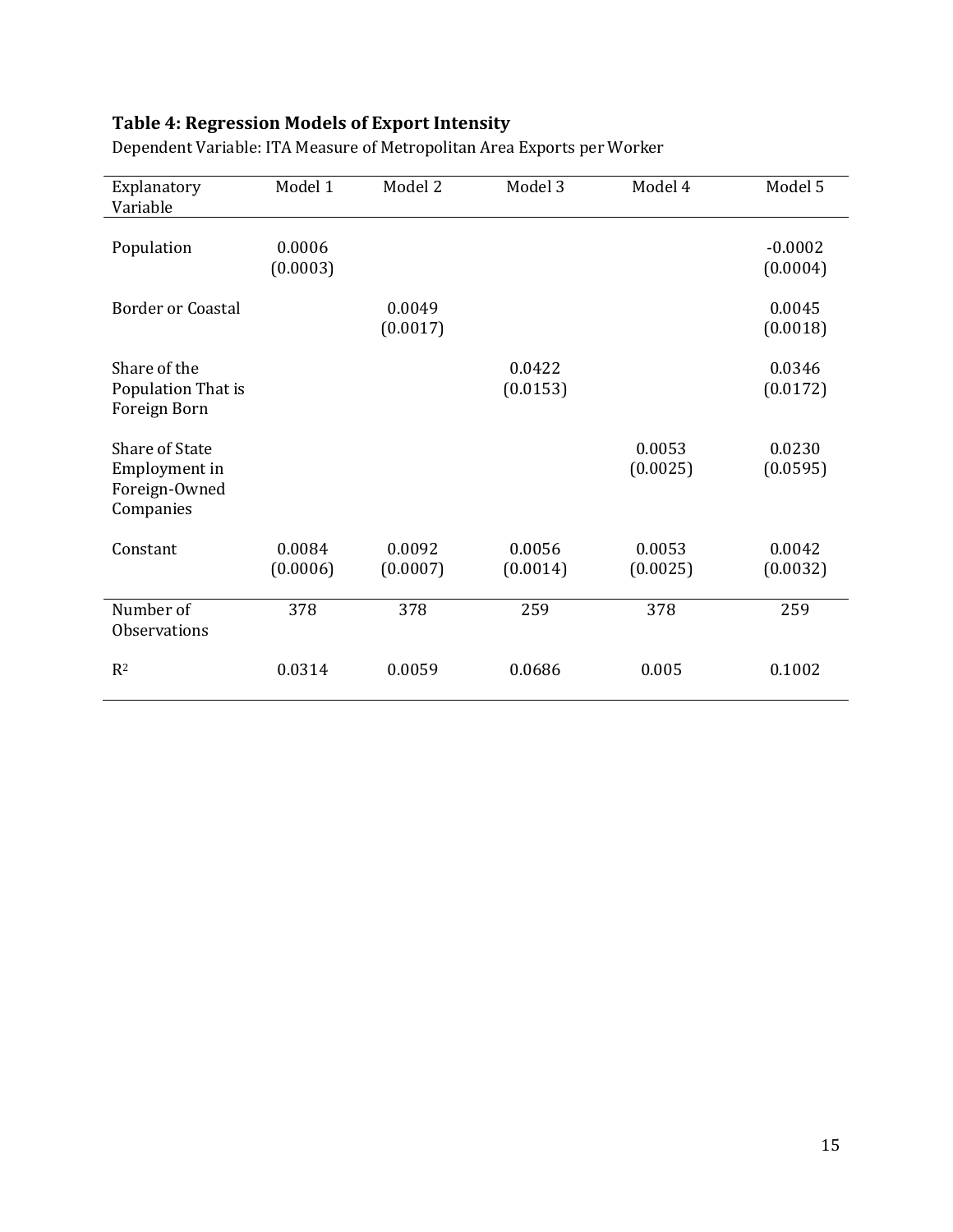## **Table 5: Regression Models of Wages**

| <b>Explanatory Variable</b>                    | Model 5:<br>All Workers<br>No Industry<br><b>Fixed Effects</b> | Model 6:<br>All Workers<br><b>Including Industry</b><br><b>Fixed Effects</b> |
|------------------------------------------------|----------------------------------------------------------------|------------------------------------------------------------------------------|
| <b>ITA Export Intensity Measure</b>            | 0.9226<br>(0.2197)                                             | 0.5987<br>(0.2070)                                                           |
| Experience (Age $\ge$ 35)                      | 0.3916<br>(0.0047)                                             | 0.3295<br>(0.0045)                                                           |
| College Graduate                               | 0.3951<br>(0.0060)                                             | 0.3624<br>(0.0059)                                                           |
| <b>Graduate Degree</b>                         | 0.1120<br>(0.0076)                                             | 0.1702<br>(0.0074)                                                           |
| White                                          | 0.0610<br>(0.0053)                                             | 0.0586<br>(0.0051)                                                           |
| Male                                           | 0.3436<br>(0.0044)                                             | 0.2454<br>(0.0047)                                                           |
| Union                                          | 0.2151<br>(0.0062)                                             | 0.2288<br>(0.0063)                                                           |
| Management and Professional<br>Occupations     | 0.4330<br>(0.0056)                                             | 0.4102<br>(0.0058)                                                           |
| <b>Industry Fixed Effects Included</b>         | N <sub>o</sub>                                                 | Yes                                                                          |
| Number of Observations                         | 120,263                                                        | 120,263                                                                      |
| R <sup>2</sup>                                 | 0.3077                                                         | 0.3742                                                                       |
| F Test of the<br><b>Industry Fixed Effects</b> |                                                                | $F = 209.61$<br>$p = 0.0000$                                                 |

Dependent Variable: Log of Average Weekly Earnings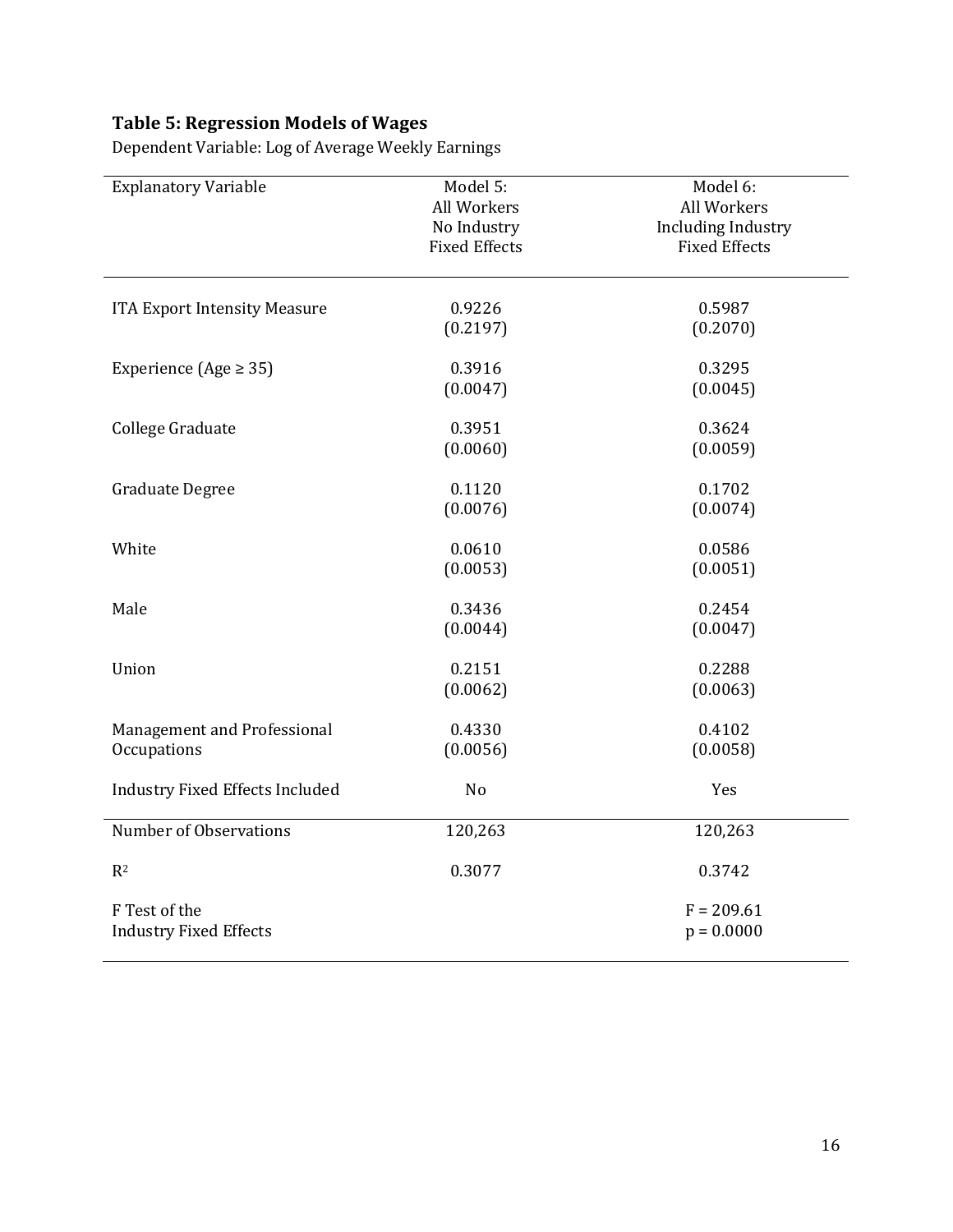## **Table 6: Econometric Estimates for Different Occupations and Education Levels**

| <b>Explanatory Variable</b>                | Model 7:<br>Production<br>and Support<br>Occupations | Model 8:<br>Management<br>and<br>Professional<br>Occupations | Model 9:<br>Age Older<br>Than 34 | Model 10:<br>Age Younger<br>Than 35 |
|--------------------------------------------|------------------------------------------------------|--------------------------------------------------------------|----------------------------------|-------------------------------------|
| <b>ITA Export Intensity Measure</b>        | 0.3113                                               | 1.0834                                                       | 0.2701                           | 1.2017                              |
|                                            | (0.2639)                                             | (0.3284)                                                     | (0.2603)                         | (0.3380)                            |
| Experience (Age $\ge$ 35)                  | 0.3195<br>(0.0057)                                   | 0.3415<br>(0.0074)                                           |                                  |                                     |
| College Graduate                           | 0.3519                                               | 0.3960                                                       | 0.2957                           | 0.4796                              |
|                                            | (0.0083)                                             | (0.0083)                                                     | (0.0071)                         | (0.0101)                            |
| <b>Graduate Degree</b>                     | 0.0601                                               | 0.1963                                                       | 0.1477                           | 0.2499                              |
|                                            | (0.0204)                                             | (0.0081)                                                     | (0.0089)                         | (0.0132)                            |
| White                                      | 0.0618                                               | 0.0516                                                       | 0.0634                           | 0.0427                              |
|                                            | (0.0065)                                             | (0.0081)                                                     | (0.0063)                         | (0.0085)                            |
| Male                                       | 0.2568                                               | 0.2168                                                       | 0.2815                           | 0.1953                              |
|                                            | (0.0062)                                             | (0.0072)                                                     | (0.0058)                         | (0.0078)                            |
| Union                                      | 0.2452                                               | 0.1886                                                       | 0.2029                           | 0.2806                              |
|                                            | (0.0083)                                             | (0.0099)                                                     | (0.0072)                         | (0.0131)                            |
| Management and Professional<br>Occupations |                                                      |                                                              | 0.4391<br>(0.0068)               | 0.3533<br>(0.0103)                  |
| <b>Industry Fixed Effects Included</b>     | Yes                                                  | Yes                                                          | Yes                              | Yes                                 |
| Number of Observations                     | 71,786                                               | 48,477                                                       | 78,336                           | 41,927                              |
| R <sup>2</sup>                             | 0.2749                                               | 0.2526                                                       | 0.3080                           | 0.3622                              |
| F Test of the                              | $F = 147.92$                                         | $F = 68.36$                                                  | $F = 111.40$                     | $F = 105.55$                        |
| <b>Industry Fixed Effects</b>              | $p = 0.0000$                                         | $p = 0.0000$                                                 | $p = 0.0000$                     | $p = 0.0000$                        |

Dependent Variable: Log of Weekly Earnings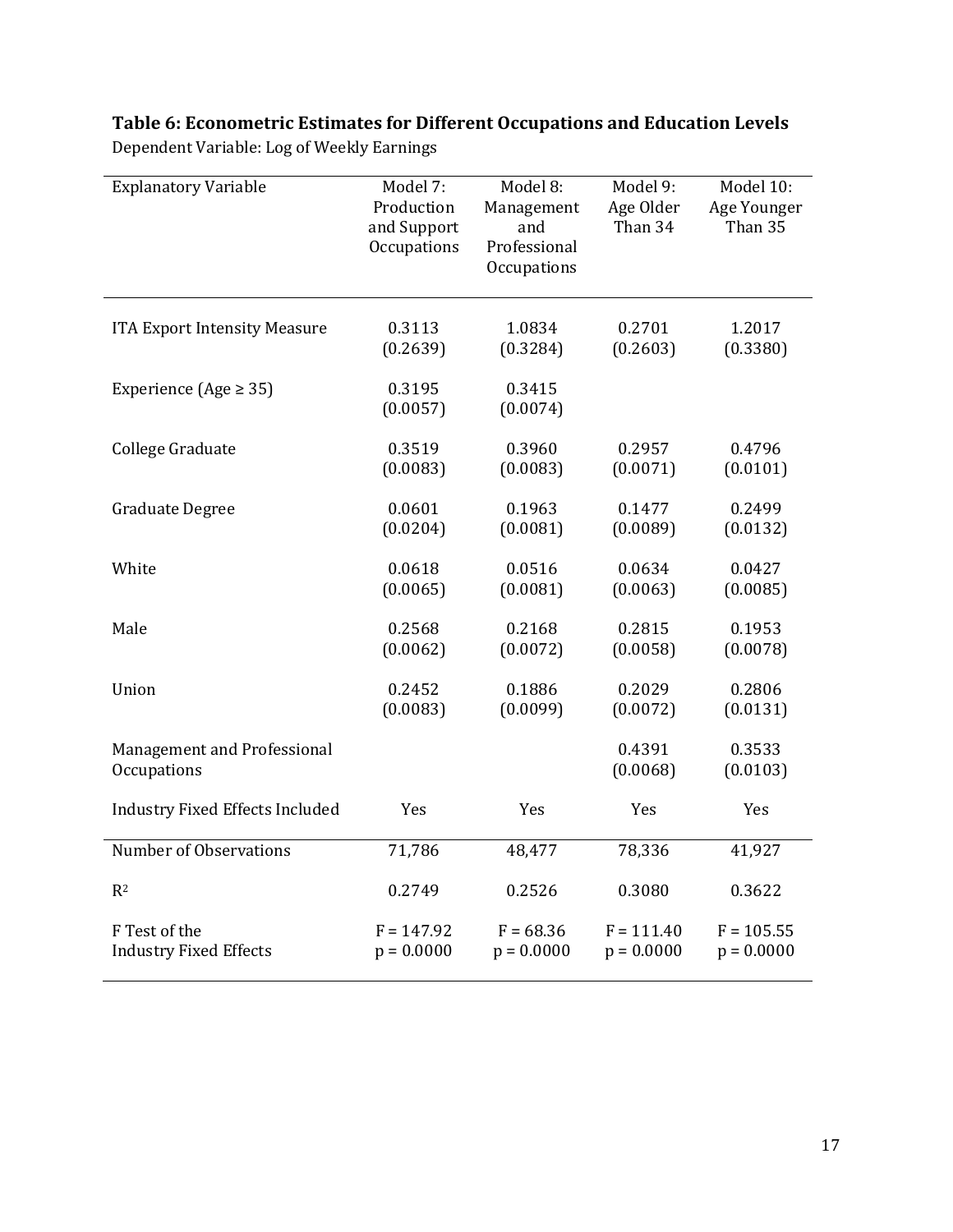## **Table 7: Econometric Estimates Using the Brookings Export Measure**

| <b>Explanatory Variable</b>            | Model 6b:<br>All Workers | Model 8b:<br>Management<br>and Professional<br>Occupations | Model 10b:<br>Age Under 35 |
|----------------------------------------|--------------------------|------------------------------------------------------------|----------------------------|
| <b>Brookings</b>                       | 1.2282                   | 1.8012                                                     | 1.7231                     |
| <b>Export Intensity Measure</b>        | (0.2853)                 | (0.4583)                                                   | (0.4593)                   |
| Experience (Age $\geq$ 35)             | 0.3297<br>(0.0045)       | 0.3417<br>(0.0074)                                         |                            |
| College Graduate                       | 0.3625                   | 0.3964                                                     | 0.4798                     |
|                                        | (0.0059)                 | (0.0083)                                                   | (0.0101)                   |
| <b>Graduate Degree</b>                 | 0.1701                   | 0.1960                                                     | 0.2497                     |
|                                        | (0.0074)                 | (0.0081)                                                   | (0.0131)                   |
| White                                  | 0.0591                   | 0.0522                                                     | 0.0433                     |
|                                        | (0.0051)                 | (0.0081)                                                   | (0.0085)                   |
| Male                                   | 0.2455                   | 0.2169                                                     | 0.1955                     |
|                                        | (0.0047)                 | (0.0072)                                                   | (0.0078)                   |
| Union                                  | 0.2285                   | 0.1883                                                     | 0.2804                     |
|                                        | (0.0063)                 | (0.0099)                                                   | (0.0131)                   |
| Management and Professional            | 0.4103                   |                                                            | 0.3534                     |
| Occupations                            | (0.0058)                 |                                                            | (0.0103)                   |
| <b>Industry Fixed Effects Included</b> | Yes                      | Yes                                                        | Yes                        |
| Number of Observations                 | 120,263                  | 48,477                                                     | 41,927                     |
| R <sup>2</sup>                         | 0.3743                   | 0.2527                                                     | 0.3622                     |
| F Test of the                          | $F = 208.81$             | $F = 67.92$                                                | $F = 105.18$               |
| <b>Industry Fixed Effects</b>          | $p = 0.0000$             | $p = 0.0000$                                               | $p = 0.0000$               |

Dependent Variable: Log of Average Weekly Earnings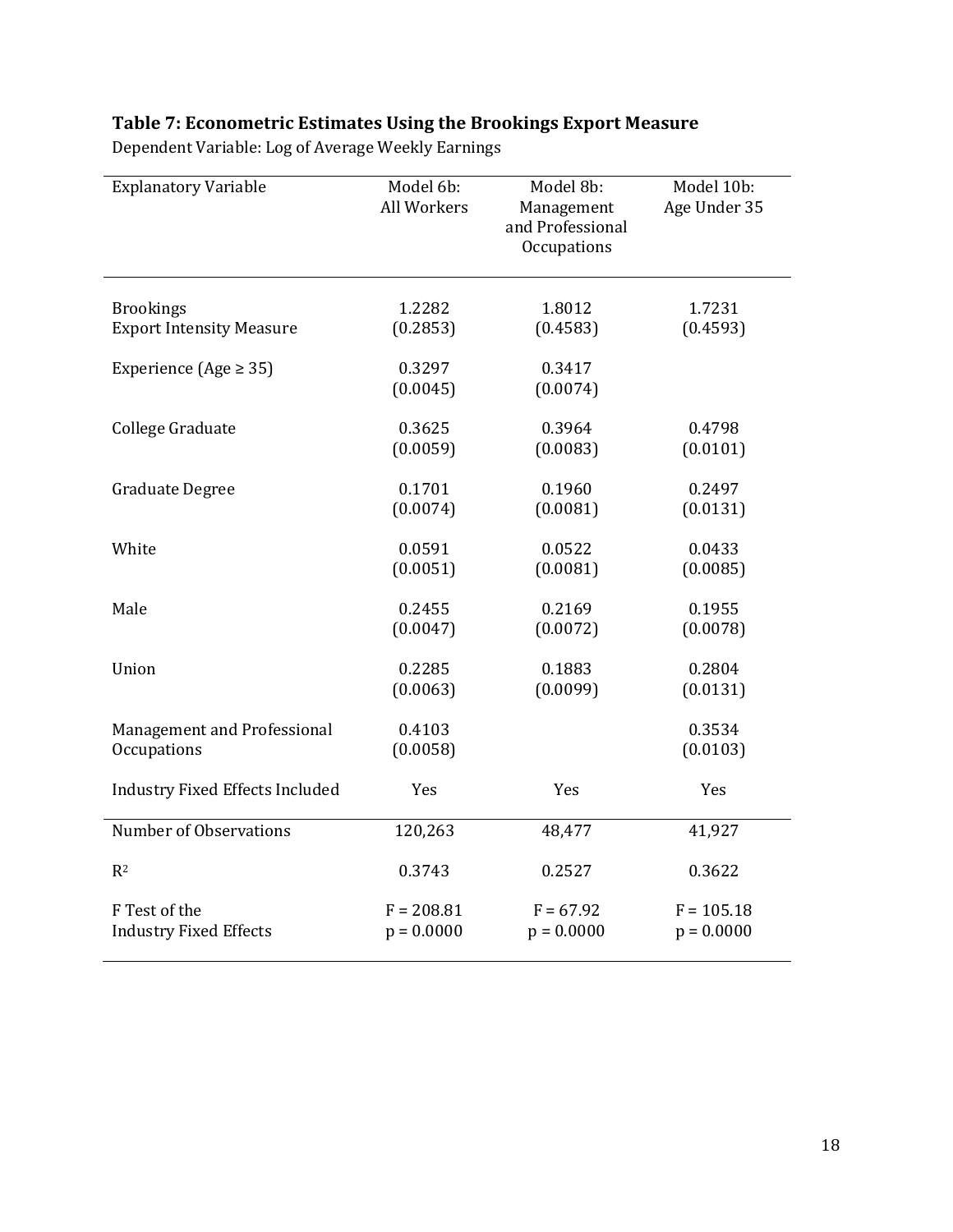|                                          | <b>ITA Measure</b> | <b>Brookings Measure</b> |
|------------------------------------------|--------------------|--------------------------|
|                                          | of Export          | of Export                |
| Metropolitan Area                        | Intensity          | Intensity                |
| El Paso, TX                              | 4.1519             | 1.6205                   |
| El Centro, CA                            | 3.9953             | 1.1657                   |
| Laredo, TX                               | 3.9273             | 0.6568                   |
| Peoria, IL                               | 3.8334             | 3.1050                   |
| New Orleans-Metairie, LA                 | 3.7693             | 4.1629                   |
| Lake Charles, LA                         | 3.4606             | 12.4369                  |
| Beaumont-Port Arthur, TX                 | 3.0373             | 13.4390                  |
| Kingsport-Bristol-Bristol, TN-VA         | 2.6229             | 3.2582                   |
| Houston-The Woodlands-Sugar Land, TX     | 2.4655             | 4.0082                   |
| Decatur, IL                              | 2.4308             | 4.0653                   |
| Brownsville-Harlingen, TX                | 2.3826             | 0.8915                   |
| Greenville-Anderson-Mauldin, SC          | 2.3709             | 2.0119                   |
| Davenport-Moline-Rock Island, IA-IL      | 2.1620             | 2.1488                   |
| Bellingham, WA                           | 2.1077             | 2.2324                   |
| Seattle-Tacoma-Bellevue, WA              | 2.0349             | 3.5249                   |
| Gulfport-Biloxi-Pascagoula, MS           | 1.8682             | 1.4920                   |
| Savannah, GA                             | 1.8618             | 2.1270                   |
| Bridgeport-Stamford-Norwalk, CT          | 1.7660             | 2.4943                   |
| San Antonio-New Braunfels, TX            | 1.6418             | 1.1973                   |
| Mount Vernon-Anacortes, WA               | 1.6368             | 2.6125                   |
| Detroit-Warren-Dearborn, MI              | 1.5995             | 2.3809                   |
| Corpus Christi, TX                       | 1.5964             | 5.0966                   |
| Evansville, IN-KY                        | 1.4539             | 2.9273                   |
| Burlington-South Burlington, VT          | 1.4510             | 1.0295                   |
| McAllen-Edinburg-Mission, TX             | 1.3216             | 0.5413                   |
| Cincinnati-Middletown, OH-KY-IN          | 1.2877             | 1.5698                   |
| San Jose-Sunnyvale-Santa Clara, CA       | 1.2675             | 3.2131                   |
| Bloomington, IN                          | 1.2554             | 2.7473                   |
| Racine, WI                               | 1.1732             | 2.9671                   |
| Battle Creek, MI                         | 1.1647             | 3.2068                   |
| Baton Rouge, LA                          | 1.1478             | 5.8598                   |
| Las Cruces, NM                           | 1.1433             | 1.1005                   |
| Monroe, MI                               | 1.1362             | 1.6248                   |
| Charleston-North Charleston, SC          | 1.0981             | 1.5559                   |
| Hartford-West Hartford-East Hartford, CT | 1.0929             | 2.3577                   |
| Memphis, TN-MS-AR                        | 1.0771             | 1.1671                   |
| Portland-Vancouver-Hillsboro, OR-WA      | 1.0444             | 3.3095                   |
| Merced, CA                               | 1.0303             | 2.2851                   |
| Kankakee-Bradley, IL                     | 1.0162             | 2.2923                   |
| Rockford, IL                             | 0.9987             | 3.1521                   |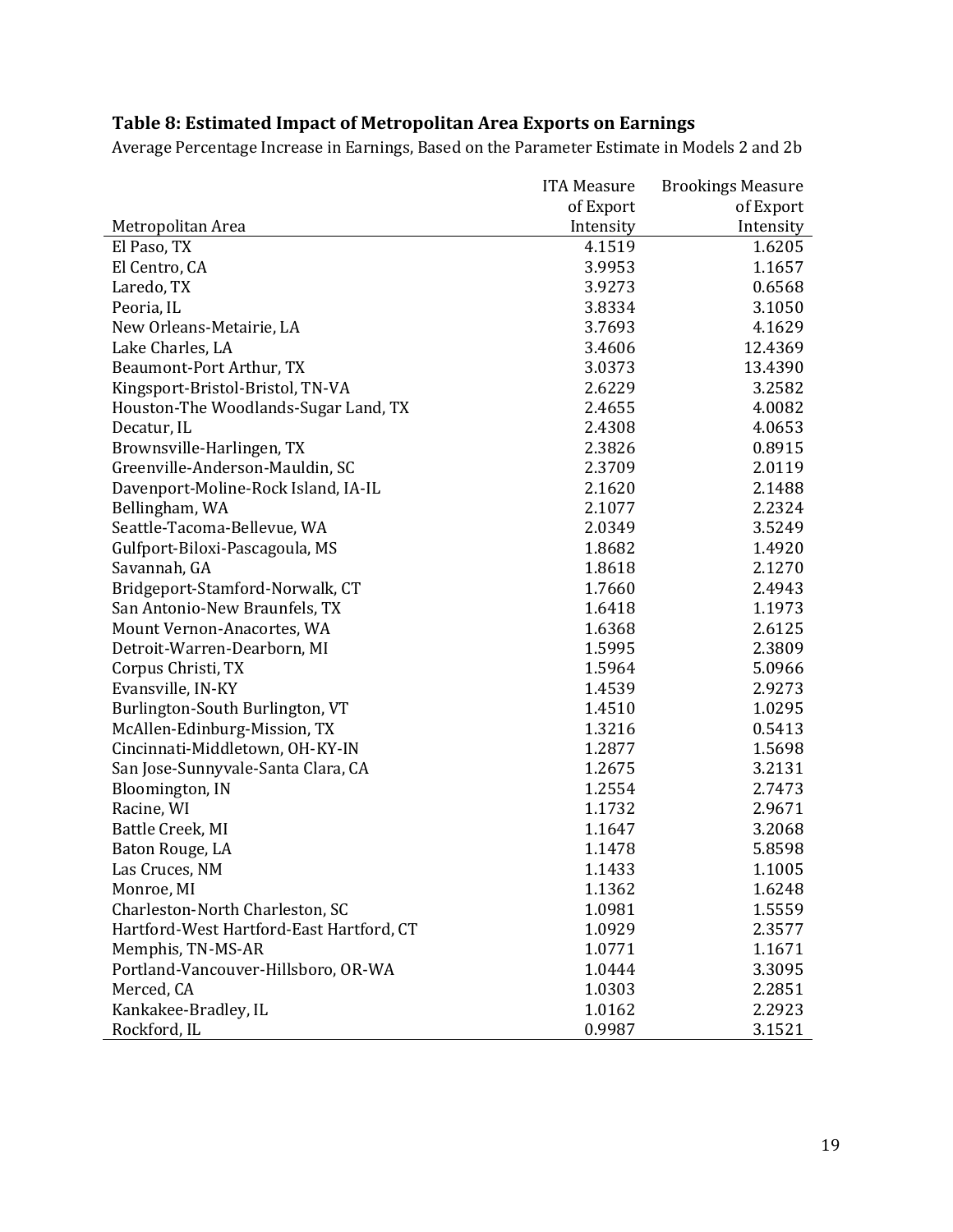|                                              | <b>ITA Measure</b> | <b>Brookings Measure</b> |
|----------------------------------------------|--------------------|--------------------------|
|                                              | of Export          | of Export                |
| Metropolitan Area                            | Intensity          | Intensity                |
| Yakima, WA                                   | 0.9765             | 2.0576                   |
| Toledo, OH                                   | 0.9581             | 2.0302                   |
| Spartanburg, SC                              | 0.9554             | 2.9922                   |
| Miami-Fort Lauderdale-West Palm Beach, FL    | 0.9416             | 1.4948                   |
| Elkhart-Goshen, IN                           | 0.9073             | 5.5153                   |
| Saginaw-Saginaw Township North, MI           | 0.9021             | 1.9240                   |
| Janesville-Beloit, WI                        | 0.8682             | 1.2895                   |
| Louisville/Jefferson County, KY-IN           | 0.8500             | 1.7406                   |
| San Diego-Carlsbad, CA                       | 0.8288             | 1.9017                   |
| Wichita, KS                                  | 0.8248             | 3.0773                   |
| Blacksburg-Christiansburg-Radford, VA        | 0.8235             | 2.1081                   |
| Greeley, CO                                  | 0.8233             | 1.9041                   |
| Kalamazoo-Portage, MI                        | 0.8040             | 1.6363                   |
| Los Angeles-Long Beach-Anaheim, CA           | 0.7927             | 2.1190                   |
| Hickory-Lenoir-Morganton, NC                 | 0.7816             | 2.5445                   |
| Salt Lake City, UT                           | 0.7674             | 2.1667                   |
| Bakersfield-Delano, CA                       | 0.7653             | 2.4121                   |
| Decatur, AL                                  | 0.7630             | 4.1946                   |
| Madera-Chowchilla, CA                        | 0.7397             | 2.6280                   |
| San Francisco-Oakland-Hayward, CA            | 0.7383             | 2.2052                   |
| Charlotte-Concord-Gastonia, NC-SC            | 0.7270             | 2.0624                   |
| Provo-Orem, UT                               | 0.7183             | 1.3375                   |
| Muskegon-Norton Shores, MI                   | 0.7159             | 1.6516                   |
| Oshkosh-Neenah, WI                           | 0.6968             | 2.8393                   |
| Visalia-Porterville, CA                      | 0.6939             | 2.2716                   |
| Huntington-Ashland, WV-KY-OH                 | 0.6937             | 1.6876                   |
| Providence-Warwick, RI-MA                    | 0.6913             | 1.3917                   |
| New York-Newark-Jersey City, NY-NJ-PA        | 0.6907             | 1.7156                   |
| Mobile, AL                                   | 0.6816             | 2.1043                   |
| York-Hanover, PA                             | 0.6793             | 1.6329                   |
| Chambersburg-Waynesboro, PA                  | 0.6768             | 1.9269                   |
| Worcester, MA-CT                             | 0.6724             | 1.9984                   |
| Minneapolis-St. Paul-Bloomington, MN-WI      | 0.6723             | 1.3221                   |
| Modesto, CA                                  | 0.6697             | 1.6114                   |
| Boise City-Nampa, ID                         | 0.6684             | 1.1381                   |
| Erie, PA                                     | 0.6618             | 1.9182                   |
| Hanford-Corcoran, CA                         | 0.6595             | 2.1967                   |
| Nashville-Davidson-Murfreesboro-Franklin, TN | 0.6594             | 1.4868                   |
| Lakeland-Winter Haven, FL                    | 0.6414             | 0.9434                   |
| South Bend-Mishawaka, IN-MI                  | 0.6407             | 1.8904                   |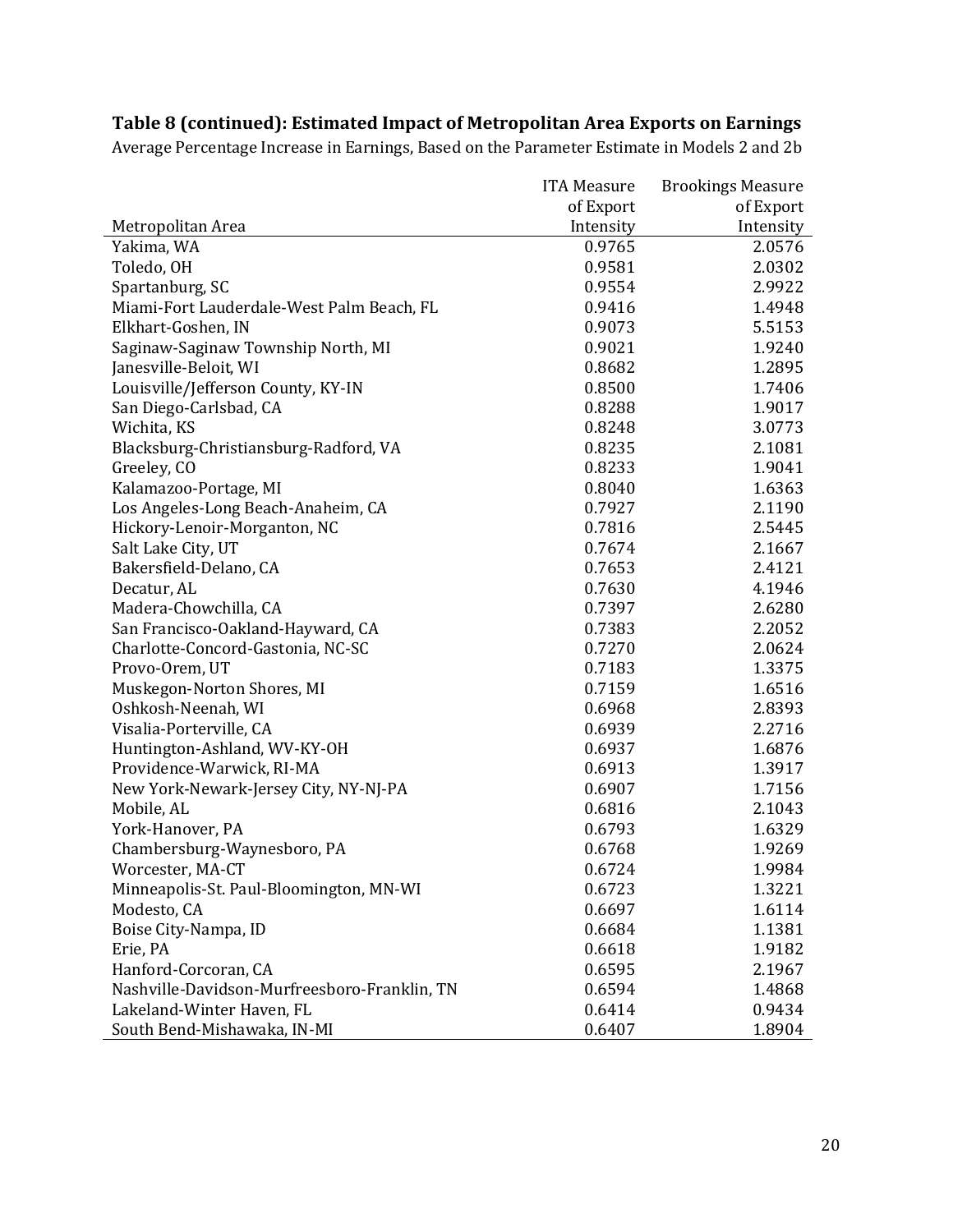|                                             | <b>ITA Measure</b> | <b>Brookings Measure</b> |
|---------------------------------------------|--------------------|--------------------------|
|                                             | of Export          | of Export                |
| Metropolitan Area                           | Intensity          | Intensity                |
| Reno-Sparks, NV                             | 0.6353             | 0.9331                   |
| Chicago-Naperville-Elgin, IL-IN-WI          | 0.6230             | 1.7176                   |
| Cleveland-Elyria, OH                        | 0.6202             | 1.6191                   |
| Austin-Round Rock, TX                       | 0.6175             | 1.3589                   |
| Montgomery, AL                              | 0.6158             | 1.7263                   |
| Akron, OH                                   | 0.6148             | 1.4100                   |
| Milwaukee-Waukesha-West Allis, WI           | 0.6146             | 1.4674                   |
| Grand Rapids-Wyoming, MI                    | 0.6125             | 1.8569                   |
| Durham-Chapel Hill, NC                      | 0.6058             | 2.4760                   |
| Greensboro-High Point, NC                   | 0.6042             | 2.5239                   |
| Reading, PA                                 | 0.6031             | 2.4553                   |
| Albany-Schenectady-Troy, NY                 | 0.6026             | 1.4150                   |
| Oxnard-Thousand Oaks-Ventura, CA            | 0.5907             | 2.3800                   |
| Rochester, NY                               | 0.5895             | 1.6115                   |
| Indianapolis-Carmel-Anderson, IN            | 0.5766             | 1.8710                   |
| Gainesville, GA                             | 0.5762             | 2.8822                   |
| Fresno, CA                                  | 0.5699             | 1.6996                   |
| Champaign-Urbana, IL                        | 0.5694             | 1.5365                   |
| Philadelphia-Camden-Wilmington, PA-NJ-DE-MD | 0.5680             | 1.4080                   |
| Omaha-Council Bluffs, NE-IA                 | 0.5609             | 1.2704                   |
| Harrisburg-Carlisle, PA                     | 0.5589             | 0.8328                   |
| Eau Claire, WI                              | 0.5585             | 1.0771                   |
| Allentown-Bethlehem-Easton, PA-NJ           | 0.5376             | 1.2694                   |
| Santa Cruz-Watsonville, CA                  | 0.5369             | 1.6808                   |
| Boston-Cambridge-Newton, MA-NH              | 0.5336             | 1.8328                   |
| Dallas-Fort Worth-Arlington, TX             | 0.5258             | 2.0806                   |
| Pensacola-Ferry Pass-Brent, FL              | 0.5232             | 0.8700                   |
| Buffalo-Cheektowaga-Niagara Falls, NY       | 0.5210             | 1.5842                   |
| Tulsa, OK                                   | 0.5184             | 1.6083                   |
| Pittsburgh, PA                              | 0.5178             | 1.3302                   |
| La Crosse-Onalaska, WI-MN                   | 0.5122             | 0.9526                   |
| Lexington-Fayette, KY                       | 0.4986             | 1.7420                   |
| Florence, SC                                | 0.4983             | 1.5821                   |
| Jackson, MI                                 | 0.4950             | 1.9011                   |
| Dayton, OH                                  | 0.4883             | 1.3309                   |
| Kansas City, MO-KS                          | 0.4870             | 1.2368                   |
| Michigan City-La Porte, IN                  | 0.4840             | 2.1700                   |
| Sacramento--Roseville--Arden-Arcade, CA     | 0.4815             | 0.9595                   |
| Atlanta-Sandy Springs-Roswell, GA           | 0.4767             | 1.3123                   |
| St. Louis, MO-IL                            | 0.4731             | 1.5202                   |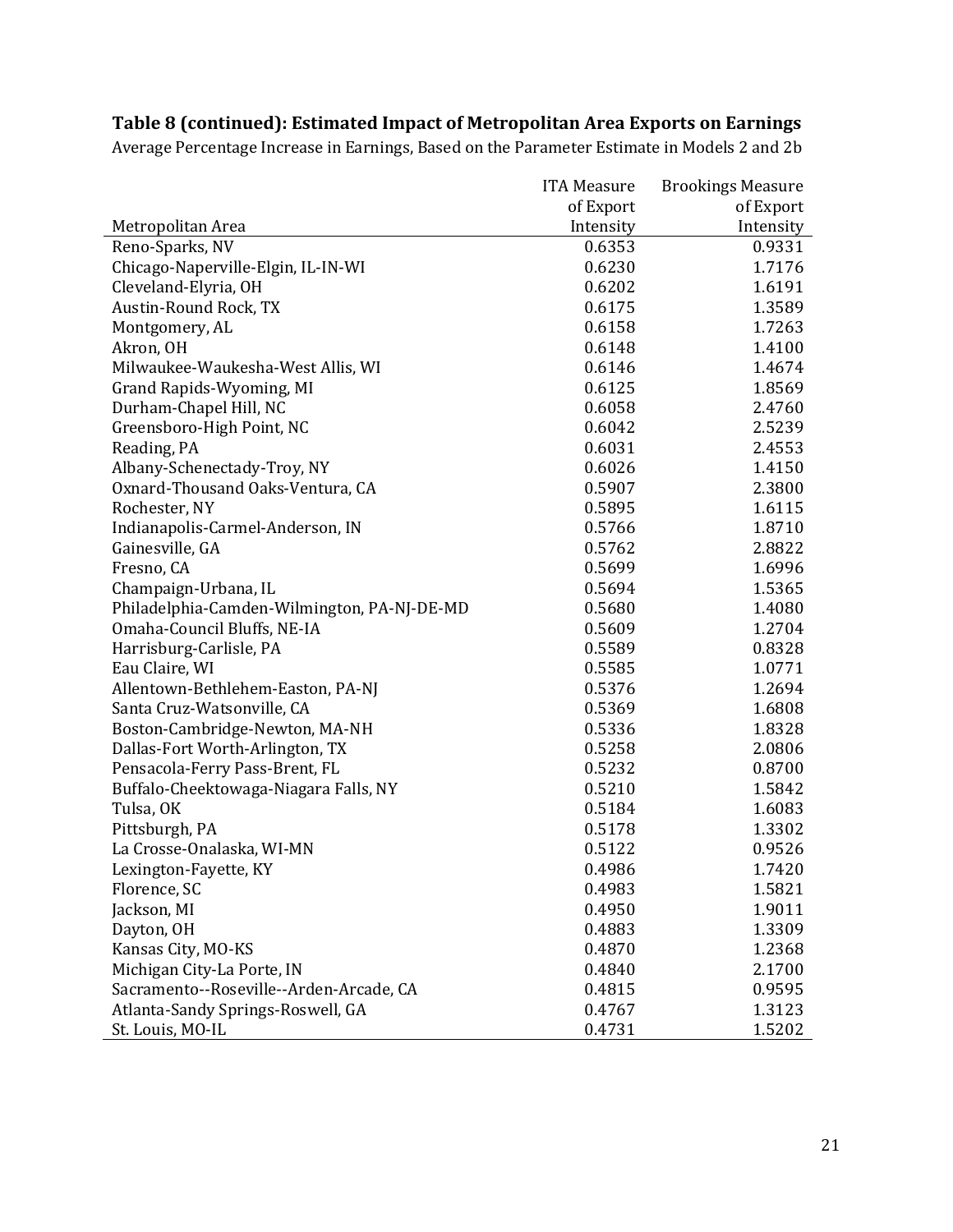|                                          | <b>ITA Measure</b> | <b>Brookings Measure</b> |
|------------------------------------------|--------------------|--------------------------|
|                                          | of Export          | of Export                |
| Metropolitan Area                        | Intensity          | Intensity                |
| Daphne-Fairhope-Foley, AL                | 0.4719             | 0.7428                   |
| Sherman-Denison, TX                      | 0.4610             | 2.0599                   |
| Kennewick-Richland, WA                   | 0.4598             | 1.4003                   |
| Pine Bluff, AR                           | 0.4590             | 1.8564                   |
| Salisbury, MD-DE                         | 0.4585             | 1.2876                   |
| Santa Maria-Santa Barbara, CA            | 0.4504             | 2.0877                   |
| Appleton, WI                             | 0.4497             | 1.7103                   |
| Fort Wayne, IN                           | 0.4475             | 2.4721                   |
| Bloomington, IL                          | 0.4420             | 1.1444                   |
| Knoxville, TN                            | 0.4282             | 1.4605                   |
| Coeur d'Alene, ID                        | 0.4282             | 0.8443                   |
| Canton-Massillon, OH                     | 0.4278             | 2.3710                   |
| Little Rock-North Little Rock-Conway, AR | 0.4274             | 1.1220                   |
| Riverside-San Bernardino-Ontario, CA     | 0.4265             | 1.0991                   |
| Duluth, MN-WI                            | 0.4234             | 1.3041                   |
| Auburn-Opelika, AL                       | 0.4223             | 1.4560                   |
| Fort Collins-Loveland, CO                | 0.4188             | 1.3225                   |
| Salinas, CA                              | 0.4182             | 2.2393                   |
| Lafayette, LA                            | 0.4155             | 2.5227                   |
| Phoenix-Mesa-Scottsdale, AZ              | 0.4132             | 1.2275                   |
| Winchester, VA-WV                        | 0.4097             | 1.2245                   |
| Niles-Benton Harbor, MI                  | 0.4071             | 2.4377                   |
| Vineland-Bridgeton, NJ                   | 0.4043             | 1.2664                   |
| Huntsville, AL                           | 0.4004             | 1.7678                   |
| Manchester-Nashua, NH                    | 0.4003             | 1.2332                   |
| Lafayette-West Lafayette, IN             | 0.3949             | 4.2873                   |
| Stockton-Lodi, CA                        | 0.3906             | 1.3602                   |
| New Haven-Milford, CT                    | 0.3866             | 1.9100                   |
| Chattanooga, TN-GA                       | 0.3791             | 1.6913                   |
| Asheville, NC                            | 0.3766             | 1.7445                   |
| Tucson, AZ                               | 0.3742             | 1.5314                   |
| Cedar Rapids, IA                         | 0.3731             | 2.1359                   |
| Palm Bay-Melbourne-Titusville, FL        | 0.3719             | 1.2752                   |
| Columbus, OH                             | 0.3698             | 1.1798                   |
| Harrisonburg, VA                         | 0.3671             | 2.6482                   |
| Madison, WI                              | 0.3651             | 1.1689                   |
| Cleveland, TN                            | 0.3646             | 2.4518                   |
| Syracuse, NY                             | 0.3643             | 1.2576                   |
| Anniston-Oxford-Jacksonville, AL         | 0.3609             | 1.3656                   |
| Carbondale-Marion, IL                    | 0.3569             | 1.1117                   |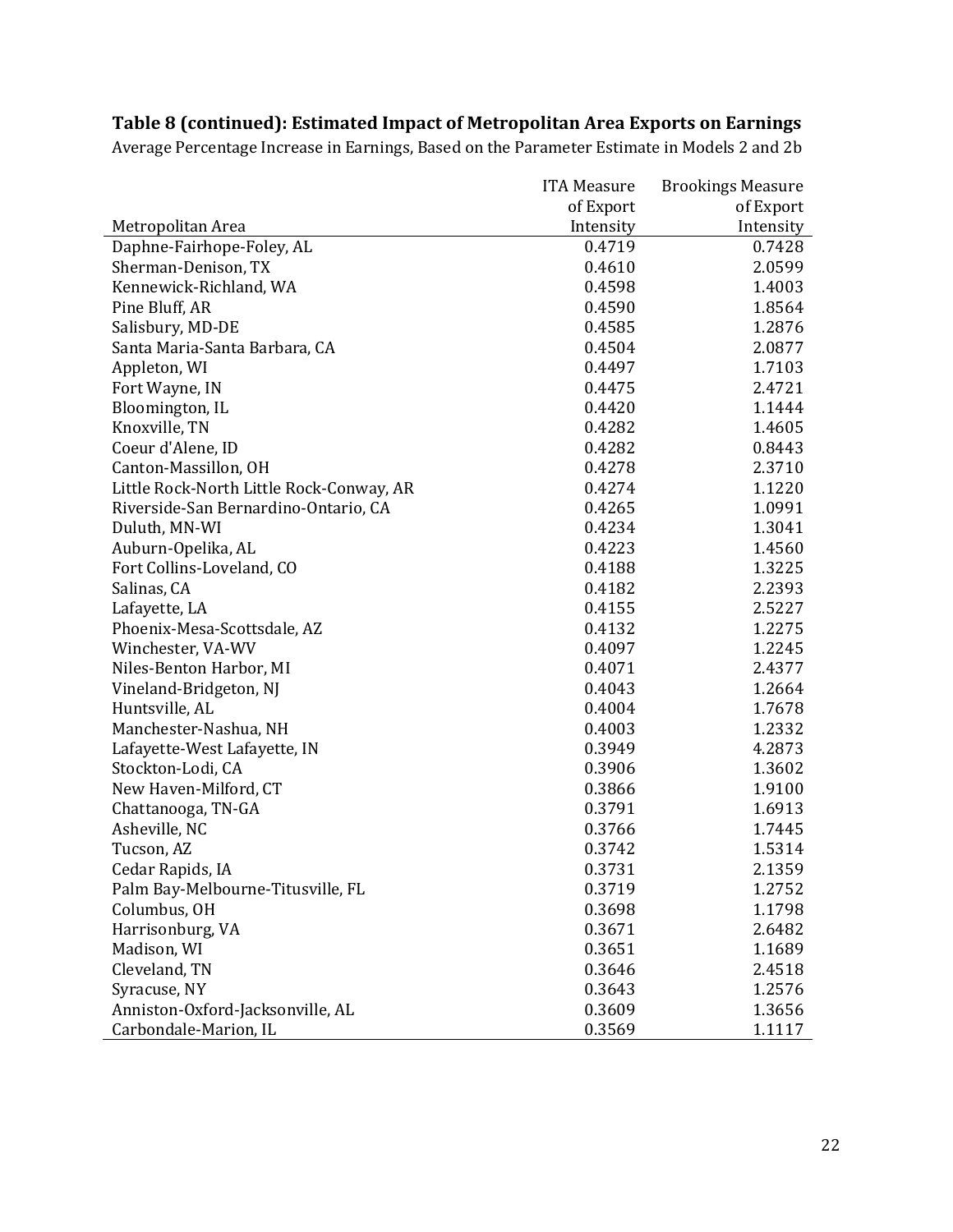|                                              | <b>ITA Measure</b> | <b>Brookings Measure</b> |
|----------------------------------------------|--------------------|--------------------------|
|                                              | of Export          | of Export                |
| Metropolitan Area                            | Intensity          | Intensity                |
| Ogden-Clearfield, UT                         | 0.3543             | 2.7310                   |
| Bowling Green, KY                            | 0.3511             | 1.6697                   |
| Ann Arbor, MI                                | 0.3479             | 1.1258                   |
| Utica-Rome, NY                               | 0.3461             | 1.2686                   |
| Boulder, CO                                  | 0.3448             | 1.9548                   |
| Santa Rosa-Petaluma, CA                      | 0.3447             | 1.4313                   |
| Winston-Salem, NC                            | 0.3422             | 1.7102                   |
| Fargo, ND-MN                                 | 0.3422             | 1.2791                   |
| Green Bay, WI                                | 0.3400             | 1.4899                   |
| Youngstown-Warren-Boardman, OH-PA            | 0.3375             | 1.9984                   |
| Valdosta, GA                                 | 0.3350             | 1.1536                   |
| Charleston, WV                               | 0.3309             | 1.3976                   |
| Augusta-Richmond County, GA-SC               | 0.3251             | 1.3465                   |
| Columbia, SC                                 | 0.3229             | 1.1542                   |
| Portland-South Portland, ME                  | 0.3228             | 1.1029                   |
| Longview, TX                                 | 0.3198             | 2.2351                   |
| Idaho Falls, ID                              | 0.3153             | 1.2613                   |
| Richmond, VA                                 | 0.3142             | 1.0487                   |
| Scranton--Wilkes-Barre--Hazleton, PA         | 0.3115             | 1.0543                   |
| Amarillo, TX                                 | 0.3087             | 1.7583                   |
| Albany, GA                                   | 0.3051             | 1.1830                   |
| Altoona, PA                                  | 0.3019             | 1.5937                   |
| Watertown-Fort Drum, NY                      | 0.3004             | 0.8366                   |
| Glens Falls, NY                              | 0.2995             | 1.1009                   |
| Napa, CA                                     | 0.2973             | 1.6524                   |
| Lynchburg, VA                                | 0.2963             | 1.5531                   |
| Williamsport, PA                             | 0.2935             | 1.5170                   |
| Panama City-Lynn Haven-Panama City Beach, FL | 0.2917             | 0.6408                   |
| Raleigh-Cary, NC                             | 0.2906             | 1.4303                   |
| Tampa-St. Petersburg-Clearwater, FL          | 0.2888             | 0.9326                   |
| Baltimore-Columbia-Towson, MD                | 0.2873             | 1.0993                   |
| Virginia Beach-Norfolk-Newport News, VA-NC   | 0.2844             | 0.9341                   |
| Columbus, GA-AL                              | 0.2838             | 1.4417                   |
| Jackson, MS                                  | 0.2728             | 0.8737                   |
| Burlington, NC                               | 0.2699             | 1.7041                   |
| Binghamton, NY                               | 0.2684             | 1.4214                   |
| Roanoke, VA                                  | 0.2585             | 1.1988                   |
| Waco, TX                                     | 0.2583             | 2.5447                   |
| Fort Smith, AR-OK                            | 0.2578             | 1.3778                   |
| Springfield, OH                              | 0.2555             | 1.6958                   |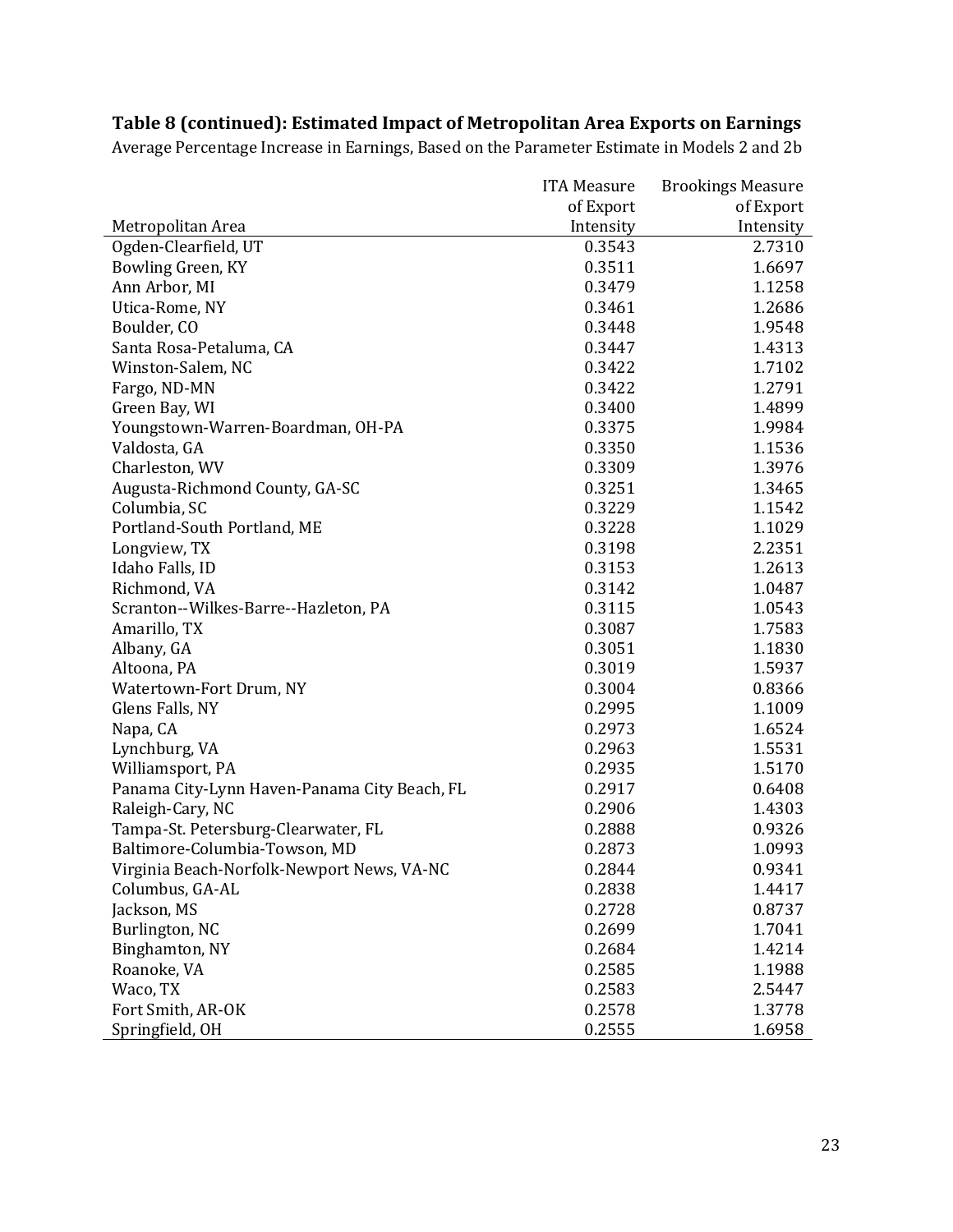|                                              | <b>ITA Measure</b> | <b>Brookings Measure</b> |
|----------------------------------------------|--------------------|--------------------------|
|                                              | of Export          | of Export                |
| Metropolitan Area                            | Intensity          | Intensity                |
| Lansing-East Lansing, MI                     | 0.2517             | 1.8401                   |
| Washington-Arlington-Alexandria, DC-VA-MD-WV | 0.2515             | 1.0611                   |
| Wichita Falls, TX                            | 0.2512             | 1.8815                   |
| Goldsboro, NC                                | 0.2506             | 2.2882                   |
| Albuquerque, NM                              | 0.2485             | 1.0415                   |
| Lubbock, TX                                  | 0.2473             | 0.8980                   |
| Terre Haute, IN                              | 0.2460             | 3.0538                   |
| Lancaster, PA                                | 0.2445             | 1.3115                   |
| Chico, CA                                    | 0.2442             | 1.0982                   |
| Vallejo-Fairfield, CA                        | 0.2418             | 1.7693                   |
| Flint, MI                                    | 0.2408             | 1.7831                   |
| Florence-Muscle Shoals, AL                   | 0.2396             | 2.6971                   |
| Jacksonville, FL                             | 0.2381             | 0.8619                   |
| Des Moines-West Des Moines, IA               | 0.2376             | 1.0725                   |
| Waterloo-Cedar Falls, IA                     | 0.2322             | 2.2369                   |
| Wausau, WI                                   | 0.2317             | 1.7288                   |
| Trenton-Ewing, NJ                            | 0.2262             | 1.1426                   |
| Clarksville, TN-KY                           | 0.2245             | 1.4358                   |
| Denver-Aurora-Lakewood, CO                   | 0.2212             | 1.2541                   |
| St. Cloud, MN                                | 0.2155             | 1.6690                   |
| Athens-Clarke County, GA                     | 0.2117             | 1.2388                   |
| Birmingham-Hoover, AL                        | 0.2114             | 1.1644                   |
| Fayetteville-Springdale-Rogers, AR-MO        | 0.2108             | 1.0393                   |
| Spokane-Spokane Valley, WA                   | 0.2087             | 1.1939                   |
| Pueblo, CO                                   | 0.2082             | 1.3494                   |
| Kingston, NY                                 | 0.2082             | 0.9081                   |
| Victoria, TX                                 | 0.2056             | 2.5027                   |
| Eugene-Springfield, OR                       | 0.2009             | 1.3843                   |
| Joplin, MO                                   | 0.2001             | 2.0762                   |
| Topeka, KS                                   | 0.1961             | 0.8976                   |
| Iowa City, IA                                | 0.1961             | 1.4217                   |
| Colorado Springs, CO                         | 0.1956             | 0.8983                   |
| North Port-Sarasota-Bradenton, FL            | 0.1867             | 0.6865                   |
| Sioux Falls, SD                              | 0.1856             | 1.4049                   |
| Tyler, TX                                    | 0.1831             | 1.5997                   |
| Fayetteville, NC                             | 0.1766             | 1.8895                   |
| Sebastian-Vero Beach, FL                     | 0.1747             | 0.7774                   |
| Las Vegas-Henderson-Paradise, NV             | 0.1702             | 1.2124                   |
| Orlando-Kissimmee-Sanford, FL                | 0.1692             | 1.2614                   |
| Springfield, MA                              | 0.1673             | 0.9797                   |